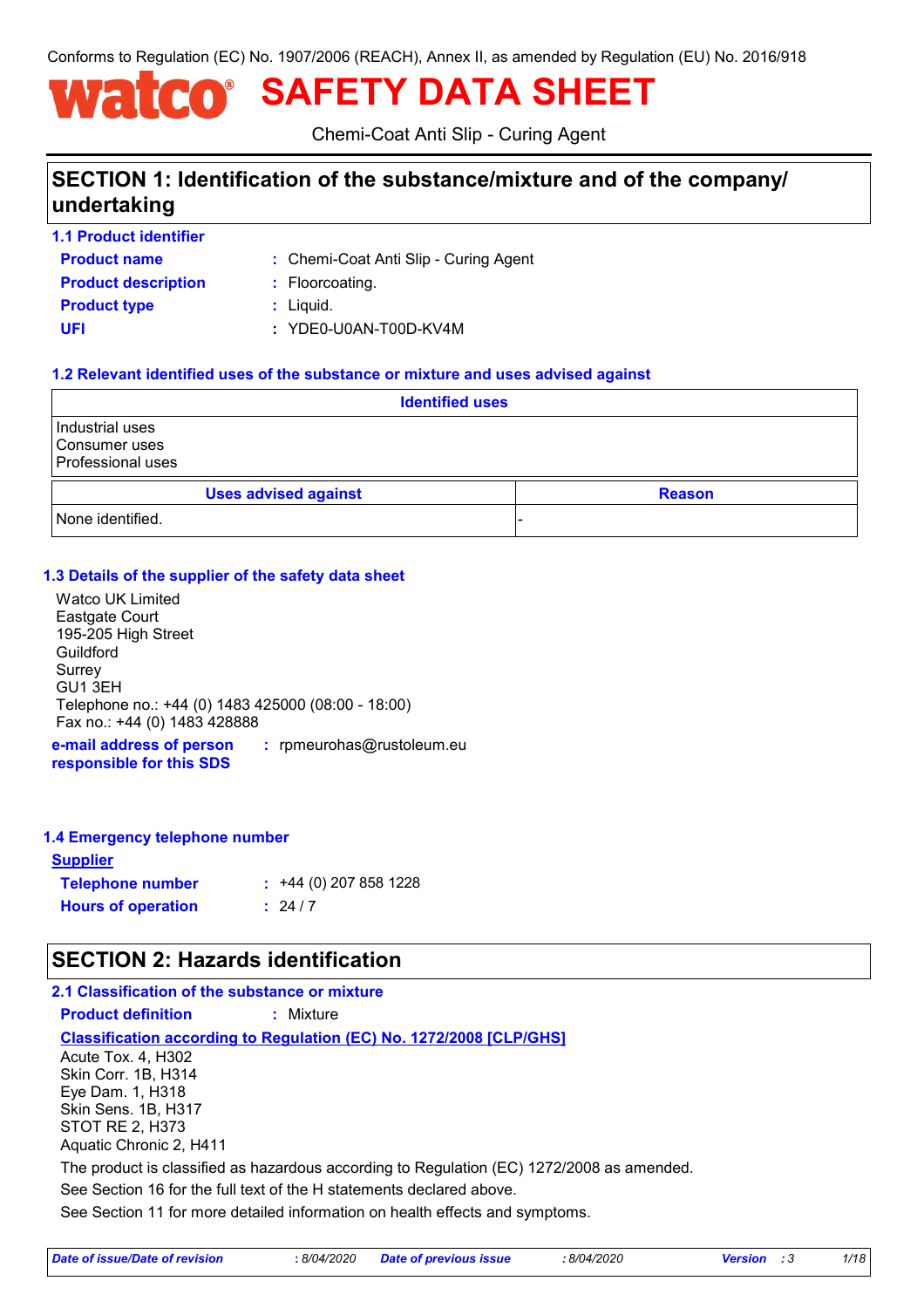# **SECTION 2: Hazards identification**

### **2.2 Label elements**

| <b>Hazard pictograms</b>                                                                                                                                        |                                                                                                                                                                                                                                                                                                                                                                                                                                 |
|-----------------------------------------------------------------------------------------------------------------------------------------------------------------|---------------------------------------------------------------------------------------------------------------------------------------------------------------------------------------------------------------------------------------------------------------------------------------------------------------------------------------------------------------------------------------------------------------------------------|
| <b>Signal word</b>                                                                                                                                              | : Danger                                                                                                                                                                                                                                                                                                                                                                                                                        |
| <b>Hazard statements</b>                                                                                                                                        | : Harmful if swallowed.<br>Causes severe skin burns and eye damage.<br>May cause an allergic skin reaction.<br>May cause damage to organs through prolonged or repeated exposure.<br>Toxic to aquatic life with long lasting effects.                                                                                                                                                                                           |
| <b>Precautionary statements</b>                                                                                                                                 |                                                                                                                                                                                                                                                                                                                                                                                                                                 |
| <b>General</b>                                                                                                                                                  | : P103 - Read label before use.<br>P102 - Keep out of reach of children.<br>P101 - If medical advice is needed, have product container or label at hand.                                                                                                                                                                                                                                                                        |
| <b>Prevention</b>                                                                                                                                               | : P271 - Use only outdoors or in a well-ventilated area.<br>P280 - Wear protective gloves and face protection: nitrile rubber or butyl rubber<br>gloves and Goggles, face shield or other full-face protection where potential exists<br>for direct exposure to aerosols or splashes.<br>P260 - Do not breathe vapour or spray.                                                                                                 |
| <b>Response</b>                                                                                                                                                 | : P301 - IF SWALLOWED:<br>P330 - Rinse mouth.<br>P331 - Do NOT induce vomiting.<br>P303 - IF ON SKIN (or hair):<br>P361 - Take off immediately all contaminated clothing.<br>P353 - Rinse skin with water or shower.<br>P310 - Immediately call a doctor.<br><b>P305 - IF IN EYES:</b><br>P351 - Rinse cautiously with water for several minutes.<br>P338 - Remove contact lenses, if present and easy to do. Continue rinsing. |
| <b>Storage</b>                                                                                                                                                  | : P405 - Store locked up.                                                                                                                                                                                                                                                                                                                                                                                                       |
| <b>Disposal</b>                                                                                                                                                 | : P501 - Dispose of contents and container in accordance with all local, regional,<br>national and international regulations.                                                                                                                                                                                                                                                                                                   |
| <b>Hazardous ingredients</b>                                                                                                                                    | : benzyl alcohol; Formaldehyde, polymer with benzenamine, hydrogenated; m-<br>fenilenbis(methylamine); 4,4'-Isopropylidenediphenol, oligomeric reaction products<br>with 1-chloro-2,3-epoxypropane, reaction products with ethylenediamine and 4,4'-<br>METHYLENEBIS (cyclohexyl amine)                                                                                                                                         |
| <b>Supplemental label</b><br>elements                                                                                                                           | : Not applicable.                                                                                                                                                                                                                                                                                                                                                                                                               |
| <b>Annex XVII - Restrictions</b><br>on the manufacture,<br>placing on the market and<br>use of certain dangerous<br>substances, mixtures and<br><b>articles</b> | : Not applicable.                                                                                                                                                                                                                                                                                                                                                                                                               |
| <b>Special packaging requirements</b>                                                                                                                           |                                                                                                                                                                                                                                                                                                                                                                                                                                 |
| <b>Containers to be fitted</b><br>with child-resistant<br>fastenings                                                                                            | : Yes, applicable.                                                                                                                                                                                                                                                                                                                                                                                                              |
| Tactile warning of danger : Yes, applicable.                                                                                                                    |                                                                                                                                                                                                                                                                                                                                                                                                                                 |
| 2.3 Other hazards                                                                                                                                               |                                                                                                                                                                                                                                                                                                                                                                                                                                 |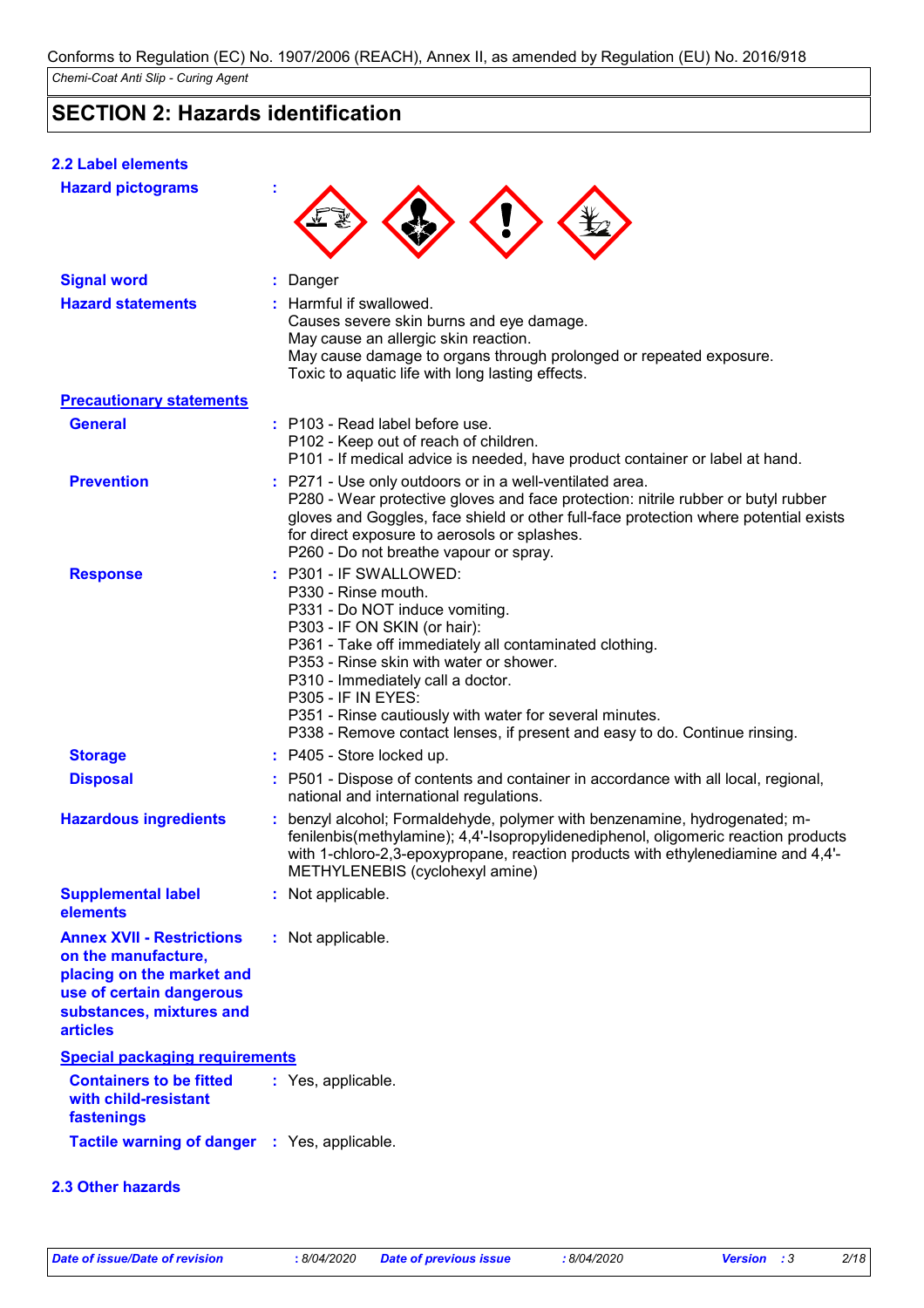### **SECTION 2: Hazards identification**

**Product meets the criteria for PBT or vPvB according to Regulation (EC) No. 1907/2006, Annex XIII**

**:** This mixture does not contain any substances that are assessed to be a PBT or a vPvB.

**Other hazards which do : not result in classification** : None known.

# **SECTION 3: Composition/information on ingredients**

| <b>3.2 Mixtures</b>                                                                                                                                                      | Mixture                                                                               |               |                                                                                                                                                  |             |
|--------------------------------------------------------------------------------------------------------------------------------------------------------------------------|---------------------------------------------------------------------------------------|---------------|--------------------------------------------------------------------------------------------------------------------------------------------------|-------------|
|                                                                                                                                                                          |                                                                                       |               | <b>Classification</b>                                                                                                                            |             |
| <b>Product/ingredient</b><br>name                                                                                                                                        | <b>Identifiers</b>                                                                    | $\frac{9}{6}$ | <b>Regulation (EC) No. 1272/2008 [CLP]</b>                                                                                                       | <b>Type</b> |
| benzyl alcohol                                                                                                                                                           | REACH #:<br>01-2119492630-38<br>EC: 202-859-9<br>CAS: 100-51-6<br>Index: 603-057-00-5 | $≥10 - ≤25$   | Acute Tox. 4, H302<br>Acute Tox. 4, H332                                                                                                         | $[1]$       |
| Formaldehyde,<br>polymer with<br>benzenamine,<br>hydrogenated                                                                                                            | REACH #:<br>01-2119983522-33<br>CAS: 135108-88-2                                      | $≥10 - ≤25$   | Acute Tox. 4, H302<br>Skin Corr. 1C, H314<br>Eye Dam. 1, H318<br>Skin Sens. 1, H317<br>STOT RE 2, H373 (liver) (oral)<br>Aquatic Chronic 3, H412 | $[1]$       |
| benzyl alcohol                                                                                                                                                           | REACH #:<br>01-2119492630-38<br>EC: 202-859-9<br>CAS: 100-51-6<br>Index: 603-057-00-5 | $≤10$         | Acute Tox. 4, H302<br>Acute Tox. 4, H332<br>Eye Irrit. 2, H319                                                                                   | $[1]$       |
| Formaldehyde,<br>oligomeric reaction<br>products with phenol<br>and m-phenylenebis<br>(methylamine)                                                                      | EC: 500-137-0<br>CAS: 57214-10-5                                                      | $≤10$         | Aquatic Acute 1, H400 (M=1)<br>Aquatic Chronic 1, H410 (M=1)                                                                                     | $[1]$       |
| m-fenilenbis<br>(methylamine)                                                                                                                                            | REACH #:<br>01-2119480150-50<br>EC: 216-032-5<br>CAS: 1477-55-0<br>Index: 216-032-5   | $\leq 5$      | Acute Tox. 4, H302<br>Acute Tox. 4, H332<br>Skin Corr. 1B, H314<br>Eye Dam. 1, H318<br>Skin Sens. 1B, H317<br>Aquatic Chronic 3, H412            | $[1]$       |
| $4,4'$ -<br>Isopropylidenediphenol, 01-2120766318-46<br>oligomeric reaction<br>products with 1-chloro-<br>2,3-epoxypropane,<br>reaction products with<br>ethylenediamine | REACH #:<br>EC: 500-253-1<br>CAS: 72480-18-3                                          | $\leq$ 3      | Acute Tox. 4, H302<br>Eye Dam. 1, H318<br>Skin Sens. 1, H317<br>Aquatic Acute 1, H400 (M=1)<br>Aquatic Chronic 1, H410 (M=1)                     | $[1]$       |
| salicylic acid                                                                                                                                                           | REACH #:<br>01-2119486984-17<br>EC: 200-712-3<br>CAS: 69-72-7                         | $\leq$ 3      | Acute Tox. 4, H302<br>Eye Dam. 1, H318<br>Repr. 2, H361d                                                                                         | $[1]$       |
| 4,4'-METHYLENEBIS<br>(cyclohexyl amine)                                                                                                                                  | REACH #:<br>01-2119541673-38<br>EC: 217-168-8<br>CAS: 1761-71-3                       | ≤3            | Acute Tox. 4, H302<br>Skin Corr. 1B, H314<br>Eye Dam. 1, H318<br>Skin Sens. 1B, H317<br>STOT RE 2, H373 (liver) (oral)                           | $\vert$ [1] |
|                                                                                                                                                                          |                                                                                       |               | See Section 16 for the full text of the<br>H statements declared above.                                                                          |             |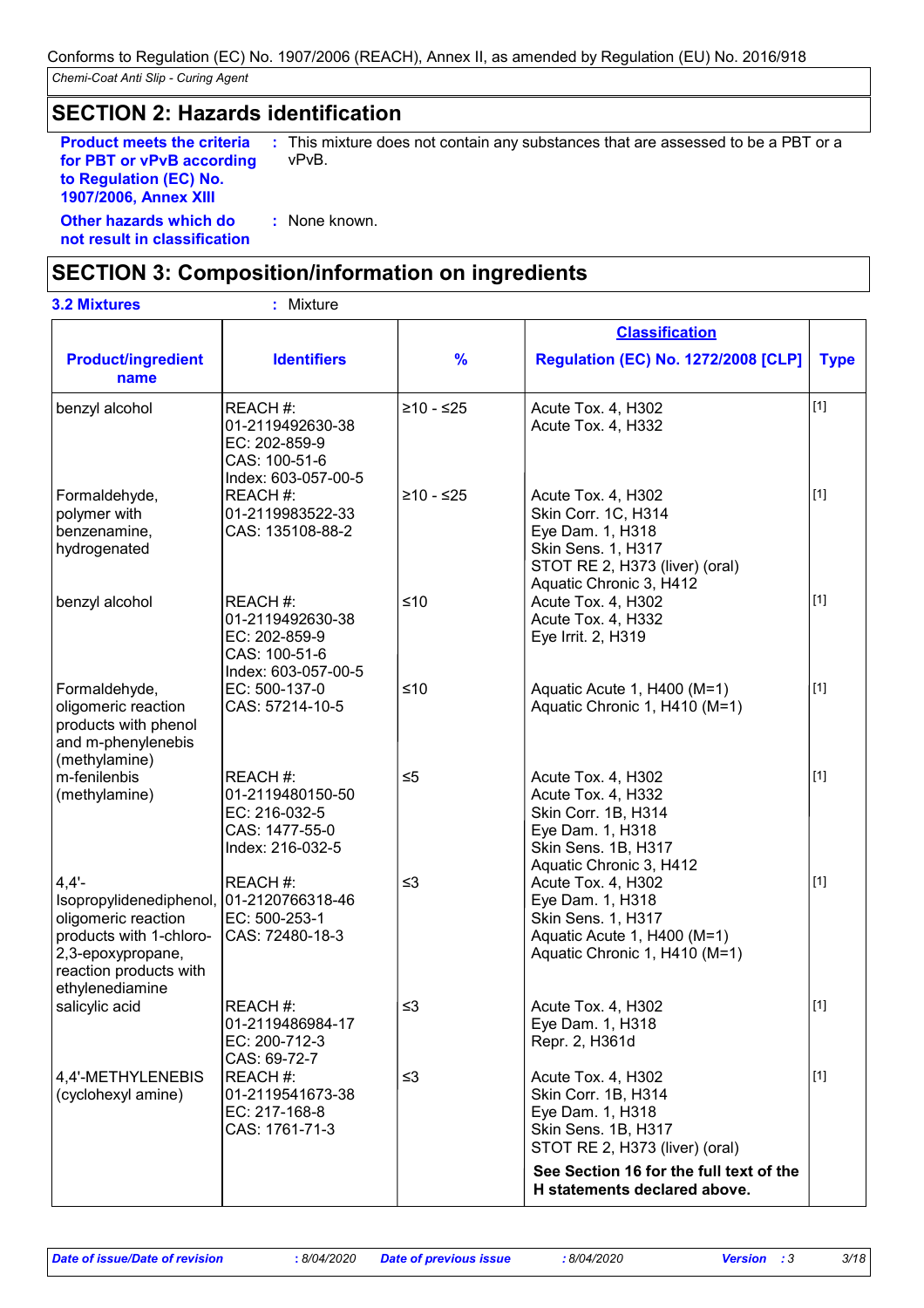# **SECTION 3: Composition/information on ingredients**

There are no additional ingredients present which, within the current knowledge of the supplier and in the concentrations applicable, are classified as hazardous to health or the environment, are PBTs, vPvBs or Substances of equivalent concern, or have been assigned a workplace exposure limit and hence require reporting in this section.

### Type

[1] Substance classified with a health or environmental hazard

- [2] Substance with a workplace exposure limit
- [3] Substance meets the criteria for PBT according to Regulation (EC) No. 1907/2006, Annex XIII
- [4] Substance meets the criteria for vPvB according to Regulation (EC) No. 1907/2006, Annex XIII
- [5] Substance of equivalent concern
- [6] Additional disclosure due to company policy

Occupational exposure limits, if available, are listed in Section 8.

### **SECTION 4: First aid measures**

### **4.1 Description of first aid measures**

| <b>General</b>                    | In all cases of doubt, or when symptoms persist, seek medical attention. Never give<br>anything by mouth to an unconscious person. If unconscious, place in recovery<br>position and seek medical advice.                                                                                                                                                                                                       |
|-----------------------------------|-----------------------------------------------------------------------------------------------------------------------------------------------------------------------------------------------------------------------------------------------------------------------------------------------------------------------------------------------------------------------------------------------------------------|
| Eye contact                       | : Check for and remove any contact lenses. Immediately flush eyes with running<br>water for at least 15 minutes, keeping eyelids open. Seek immediate medical<br>attention.                                                                                                                                                                                                                                     |
| <b>Inhalation</b>                 | : Remove to fresh air. Keep person warm and at rest. If not breathing, if breathing is<br>irregular or if respiratory arrest occurs, provide artificial respiration or oxygen by<br>trained personnel.                                                                                                                                                                                                          |
| <b>Skin contact</b>               | : Remove contaminated clothing and shoes. Wash skin thoroughly with soap and<br>water or use recognised skin cleanser. Do NOT use solvents or thinners. Get<br>medical attention immediately.                                                                                                                                                                                                                   |
| <b>Ingestion</b>                  | : If swallowed, seek medical advice immediately and show the container or label.<br>Keep person warm and at rest. Do NOT induce vomiting.                                                                                                                                                                                                                                                                       |
| <b>Protection of first-aiders</b> | : No action shall be taken involving any personal risk or without suitable training. If it<br>is suspected that fumes are still present, the rescuer should wear an appropriate<br>mask or self-contained breathing apparatus. It may be dangerous to the person<br>providing aid to give mouth-to-mouth resuscitation. Wash contaminated clothing<br>thoroughly with water before removing it, or wear gloves. |

### **4.2 Most important symptoms and effects, both acute and delayed**

There are no data available on the mixture itself. The mixture has been assessed following the conventional method of the CLP Regulation (EC) No 1272/2008 and is classified for toxicological properties accordingly. See Sections 2 and 3 for details.

Exposure to component solvent vapour concentrations in excess of the stated occupational exposure limit may result in adverse health effects such as mucous membrane and respiratory system irritation and adverse effects on the kidneys, liver and central nervous system. Symptoms and signs include headache, dizziness, fatigue, muscular weakness, drowsiness and, in extreme cases, loss of consciousness.

Solvents may cause some of the above effects by absorption through the skin. Repeated or prolonged contact with the mixture may cause removal of natural fat from the skin, resulting in non-allergic contact dermatitis and absorption through the skin.

If splashed in the eyes, the liquid may cause irritation and reversible damage.

Ingestion may cause nausea, diarrhea and vomiting.

This takes into account, where known, delayed and immediate effects and also chronic effects of components from short-term and long-term exposure by oral, inhalation and dermal routes of exposure and eye contact.

Contains Formaldehyde, polymer with benzenamine, hydrogenated, m-fenilenbis(methylamine), 4,4'- Isopropylidenediphenol, oligomeric reaction products with 1-chloro-2,3-epoxypropane, reaction products with ethylenediamine, 4,4'-METHYLENEBIS (cyclohexyl amine). May produce an allergic reaction.

#### **Over-exposure signs/symptoms**

*Date of issue/Date of revision* **:** *8/04/2020 Date of previous issue : 8/04/2020 Version : 3 4/18*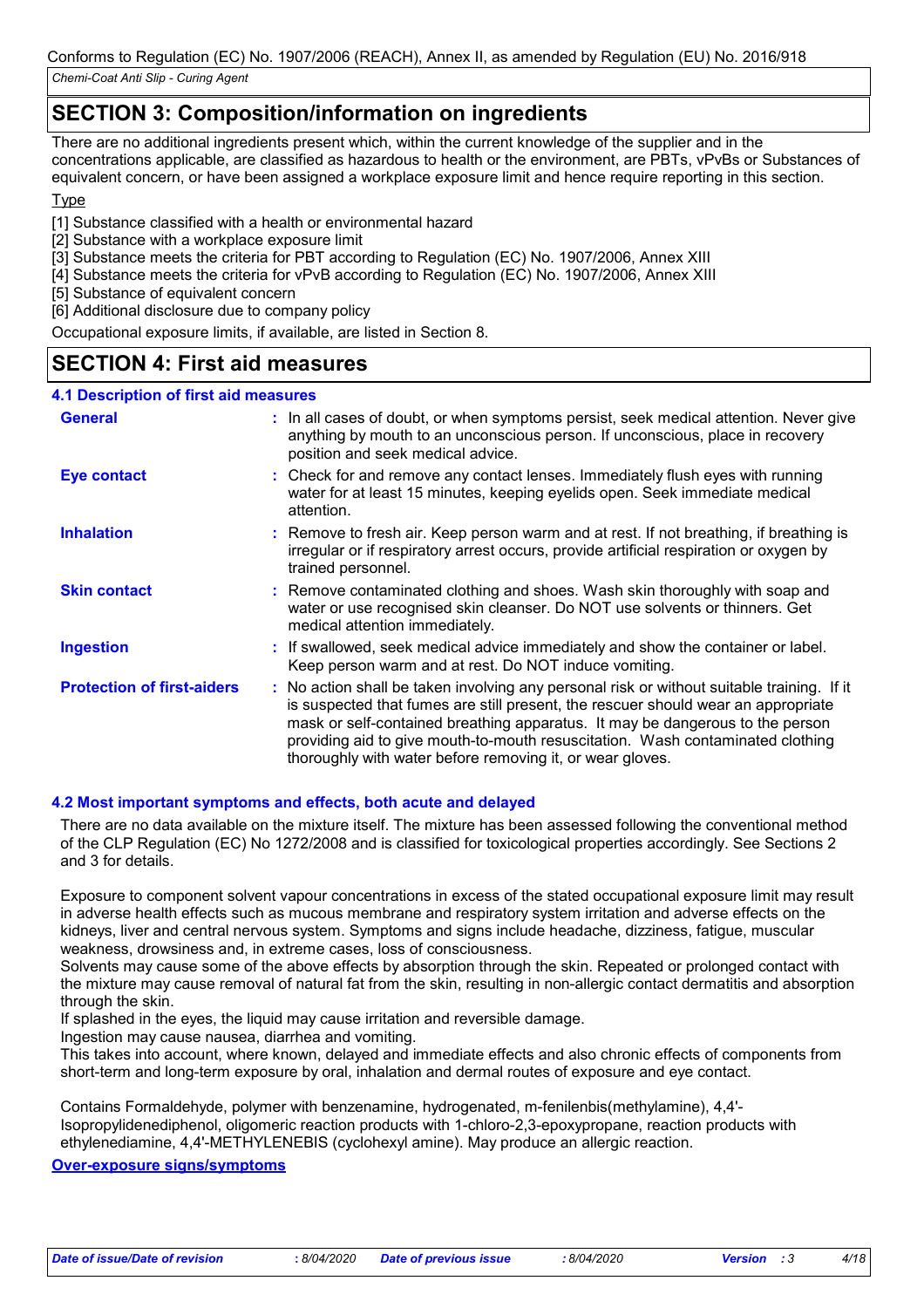# **SECTION 4: First aid measures**

| <b>Eye contact</b>         | : Adverse symptoms may include the following:<br>pain<br>watering<br>redness                                                                                             |
|----------------------------|--------------------------------------------------------------------------------------------------------------------------------------------------------------------------|
| <b>Inhalation</b>          | : No specific data.                                                                                                                                                      |
| <b>Skin contact</b>        | : Adverse symptoms may include the following:<br>pain or irritation<br>redness<br>blistering may occur                                                                   |
| <b>Ingestion</b>           | : Adverse symptoms may include the following:<br>stomach pains                                                                                                           |
|                            | 4.3 Indication of any immediate medical attention and special treatment needed                                                                                           |
| <b>Notes to physician</b>  | : In case of inhalation of decomposition products in a fire, symptoms may be delayed.<br>The exposed person may need to be kept under medical surveillance for 48 hours. |
| <b>Specific treatments</b> | : No specific treatment.                                                                                                                                                 |

See toxicological information (Section 11)

| <b>SECTION 5: Firefighting measures</b> |  |
|-----------------------------------------|--|
|-----------------------------------------|--|

| 5.1 Extinguishing media                                  |                                                                                                                                                                                                                                                                                                                                                                       |
|----------------------------------------------------------|-----------------------------------------------------------------------------------------------------------------------------------------------------------------------------------------------------------------------------------------------------------------------------------------------------------------------------------------------------------------------|
| <b>Suitable extinguishing</b><br>media                   | : Recommended: alcohol-resistant foam, $CO2$ , powders, water spray.                                                                                                                                                                                                                                                                                                  |
| <b>Unsuitable extinguishing</b><br>media                 | : Do not use water jet.                                                                                                                                                                                                                                                                                                                                               |
|                                                          | 5.2 Special hazards arising from the substance or mixture                                                                                                                                                                                                                                                                                                             |
| <b>Hazards from the</b><br>substance or mixture          | : In a fire or if heated, a pressure increase will occur and the container may burst.<br>This material is toxic to aquatic life with long lasting effects. Fire water<br>contaminated with this material must be contained and prevented from being<br>discharged to any waterway, sewer or drain.                                                                    |
| <b>Hazardous thermal</b><br>decomposition products       | Decomposition products may include the following materials:<br>carbon dioxide<br>carbon monoxide<br>nitrogen oxides<br>halogenated compounds<br>metal oxide/oxides                                                                                                                                                                                                    |
| <b>5.3 Advice for firefighters</b>                       |                                                                                                                                                                                                                                                                                                                                                                       |
| <b>Special protective actions</b><br>for fire-fighters   | : Promptly isolate the scene by removing all persons from the vicinity of the incident if<br>there is a fire. No action shall be taken involving any personal risk or without<br>suitable training.                                                                                                                                                                   |
| <b>Special protective</b><br>equipment for fire-fighters | : Fire-fighters should wear appropriate protective equipment and self-contained<br>breathing apparatus (SCBA) with a full face-piece operated in positive pressure<br>mode. Clothing for fire-fighters (including helmets, protective boots and gloves)<br>conforming to European standard EN 469 will provide a basic level of protection for<br>chemical incidents. |
|                                                          |                                                                                                                                                                                                                                                                                                                                                                       |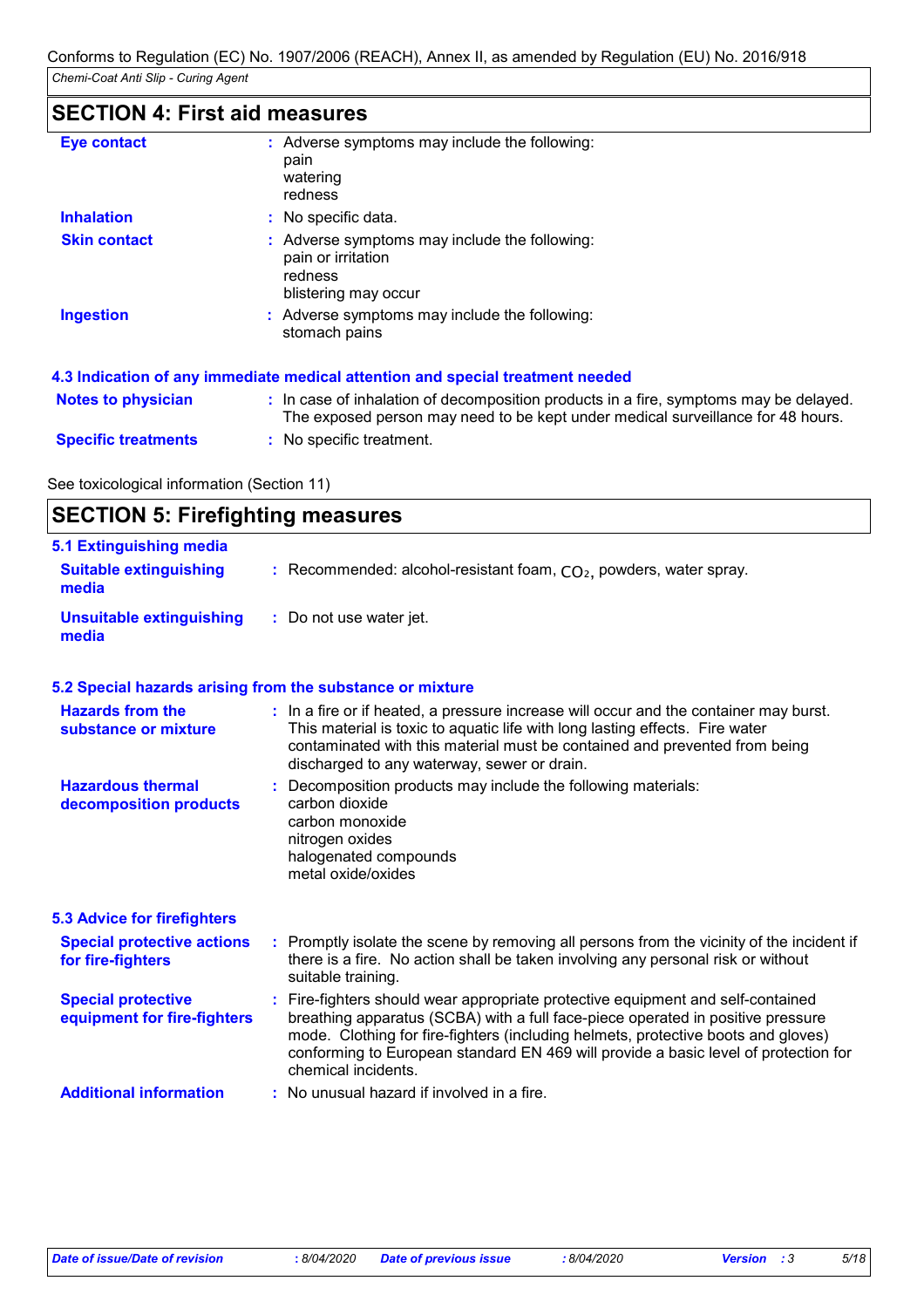### **SECTION 6: Accidental release measures**

|                                                          | 6.1 Personal precautions, protective equipment and emergency procedures                                                                                                                                                                                                                                                                                                                                                                                                                                                                                                                         |
|----------------------------------------------------------|-------------------------------------------------------------------------------------------------------------------------------------------------------------------------------------------------------------------------------------------------------------------------------------------------------------------------------------------------------------------------------------------------------------------------------------------------------------------------------------------------------------------------------------------------------------------------------------------------|
| For non-emergency<br>personnel                           | : No action shall be taken involving any personal risk or without suitable training.<br>Evacuate surrounding areas. Keep unnecessary and unprotected personnel from<br>entering. Do not touch or walk through spilt material. Do not breathe vapour or mist.<br>Provide adequate ventilation. Wear appropriate respirator when ventilation is<br>inadequate. Put on appropriate personal protective equipment.                                                                                                                                                                                  |
| For emergency responders :                               | If specialised clothing is required to deal with the spillage, take note of any<br>information in Section 8 on suitable and unsuitable materials. See also the<br>information in "For non-emergency personnel".                                                                                                                                                                                                                                                                                                                                                                                 |
| <b>6.2 Environmental</b><br>precautions                  | : Avoid dispersal of spilt material and runoff and contact with soil, waterways, drains<br>and sewers. Inform the relevant authorities if the product has caused environmental<br>pollution (sewers, waterways, soil or air). Water polluting material. May be harmful<br>to the environment if released in large quantities. Collect spillage.                                                                                                                                                                                                                                                 |
| 6.3 Methods and material for containment and cleaning up |                                                                                                                                                                                                                                                                                                                                                                                                                                                                                                                                                                                                 |
| <b>Small spill</b>                                       | : Stop leak if without risk. Move containers from spill area. Dilute with water and mop<br>up if water-soluble. Alternatively, or if water-insoluble, absorb with an inert dry<br>material and place in an appropriate waste disposal container. Dispose of via a<br>licensed waste disposal contractor.                                                                                                                                                                                                                                                                                        |
| <b>Large spill</b>                                       | Stop leak if without risk. Move containers from spill area. Approach the release<br>from upwind. Prevent entry into sewers, water courses, basements or confined<br>areas. Wash spillages into an effluent treatment plant or proceed as follows.<br>Contain and collect spillage with non-combustible, absorbent material e.g. sand,<br>earth, vermiculite or diatomaceous earth and place in container for disposal<br>according to local regulations. Dispose of via a licensed waste disposal contractor.<br>Contaminated absorbent material may pose the same hazard as the spilt product. |
| <b>6.4 Reference to other</b><br><b>sections</b>         | : See Section 1 for emergency contact information.<br>See Section 8 for information on appropriate personal protective equipment.<br>See Section 13 for additional waste treatment information.                                                                                                                                                                                                                                                                                                                                                                                                 |

### **SECTION 7: Handling and storage**

The information in this section contains generic advice and guidance.

| <b>7.1 Precautions for safe</b><br>handling | : Keep away from heat, sparks and flame. No sparking tools should be used.<br>Avoid contact with skin and eyes. Avoid the inhalation of dust, particulates, spray or<br>mist arising from the application of this mixture. Avoid inhalation of dust from<br>sanding.<br>Eating, drinking and smoking should be prohibited in areas where this material is |
|---------------------------------------------|-----------------------------------------------------------------------------------------------------------------------------------------------------------------------------------------------------------------------------------------------------------------------------------------------------------------------------------------------------------|
|                                             | handled, stored and processed.<br>Put on appropriate personal protective equipment (see Section 8).                                                                                                                                                                                                                                                       |
|                                             | Never use pressure to empty. Container is not a pressure vessel.<br>Always keep in containers made from the same material as the original one.<br>Comply with the health and safety at work laws.                                                                                                                                                         |
|                                             | Do not allow to enter drains or watercourses.                                                                                                                                                                                                                                                                                                             |

### **7.2 Conditions for safe storage, including any incompatibilities**

Store in accordance with local regulations.

#### **Notes on joint storage**

Keep away from: oxidising agents, strong alkalis, strong acids.

**Additional information on storage conditions**

Observe label precautions. Store in a dry, cool and well-ventilated area. Keep away from heat and direct sunlight. Keep away from sources of ignition. No smoking. Prevent unauthorised access. Containers that have been opened must be carefully resealed and kept upright to prevent leakage.

### **Danger criteria**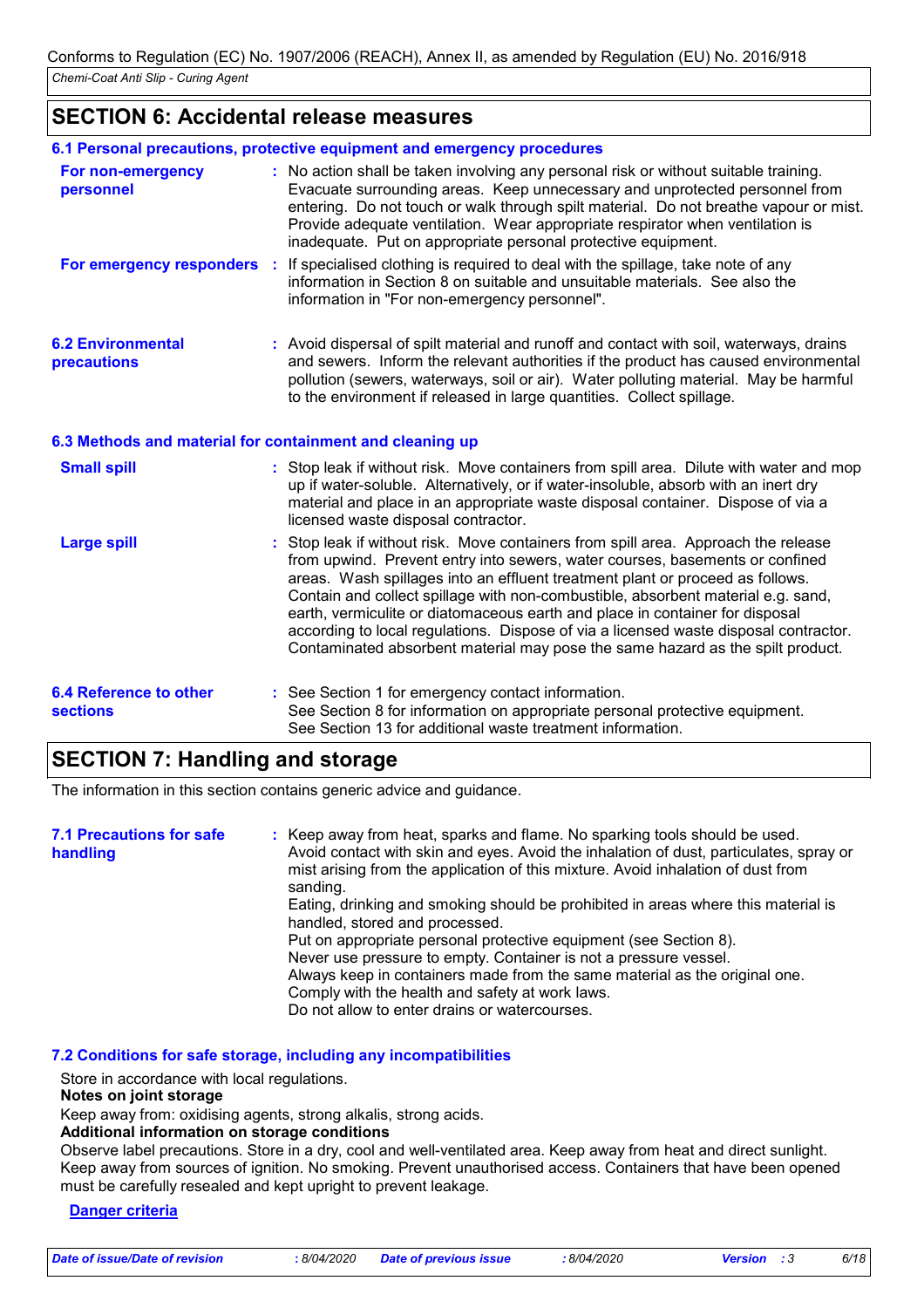### **SECTION 7: Handling and storage**

| <b>Category</b> | <b>Ithreshold</b> | Notification and MAPP Safety report threshold |
|-----------------|-------------------|-----------------------------------------------|
| IE <sub>2</sub> | 200 tonne         | 500 tonne                                     |

### **7.3 Specific end use(s)**

**Recommendations :**

: Not available.

**Industrial sector specific : solutions**

: Not available.

# **SECTION 8: Exposure controls/personal protection**

The information in this section contains generic advice and guidance. Information is provided based on typical anticipated uses of the product. Additional measures might be required for bulk handling or other uses that could significantly increase worker exposure or environmental releases.

### **8.1 Control parameters**

### **Occupational exposure limits**

No exposure limit value known.

# **procedures**

Recommended monitoring : If this product contains ingredients with exposure limits, personal, workplace atmosphere or biological monitoring may be required to determine the effectiveness of the ventilation or other control measures and/or the necessity to use respiratory protective equipment. Reference should be made to monitoring standards, such as the following: European Standard EN 689 (Workplace atmospheres - Guidance for the assessment of exposure by inhalation to chemical agents for comparison with limit values and measurement strategy) European Standard EN 14042 (Workplace atmospheres - Guide for the application and use of procedures for the assessment of exposure to chemical and biological agents) European Standard EN 482 (Workplace atmospheres - General requirements for the performance of procedures for the measurement of chemical agents) Reference to national guidance documents for methods for the determination of hazardous substances will also be required.

### **DNELs/DMELs**

| <b>Product/ingredient name</b> | <b>Type</b> | <b>Exposure</b>          | <b>Value</b>                      | <b>Population</b>                    | <b>Effects</b> |
|--------------------------------|-------------|--------------------------|-----------------------------------|--------------------------------------|----------------|
| benzyl alcohol                 | <b>DNEL</b> | Short term Dermal        | 47 mg/kg<br>bw/day                | Workers                              | Systemic       |
|                                | <b>DNEL</b> | Short term<br>Inhalation | 450 mg/m <sup>3</sup>             | Workers                              | Systemic       |
|                                | DNEL        | Long term Dermal         | $9,5$ mg/kg<br>bw/day             | Workers                              | Systemic       |
|                                | <b>DNEL</b> | Long term<br>Inhalation  | 90 mg/ $m3$                       | Workers                              | Systemic       |
|                                | <b>DNEL</b> | Short term Dermal        | $28,5 \,\mathrm{mg}$<br>kg bw/day | General<br>population<br>[Consumers] | Systemic       |
|                                | <b>DNEL</b> | Short term<br>Inhalation | 40,55 mg/<br>m <sup>3</sup>       | General<br>population<br>[Consumers] | Systemic       |
|                                | <b>DNEL</b> | Short term Oral          | 25 mg/kg<br>bw/day                | General<br>population<br>[Consumers] | Systemic       |
|                                | <b>DNEL</b> | Long term Dermal         | 5,7 mg/kg<br>bw/day               | General<br>population<br>[Consumers] | Systemic       |
|                                | <b>DNEL</b> | Long term<br>Inhalation  | $8,11 \,\mathrm{mg/m^3}$          | General<br>population<br>[Consumers] | Systemic       |
|                                | <b>DNEL</b> | Long term Oral           | 5 mg/kg<br>bw/day                 | General<br>population<br>[Consumers] | Systemic       |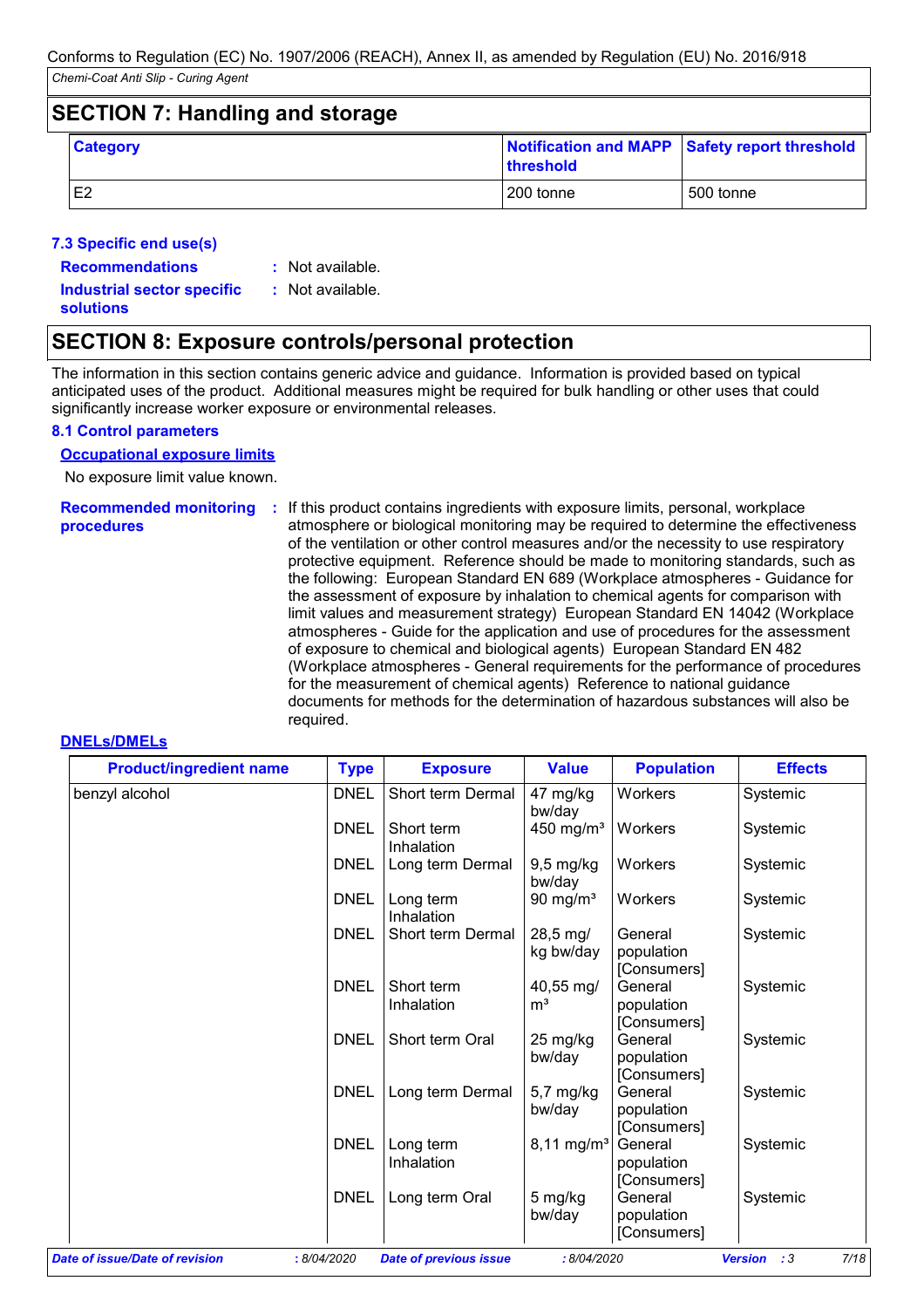|  | <b>SECTION 8: Exposure controls/personal protection</b> |  |  |
|--|---------------------------------------------------------|--|--|
|--|---------------------------------------------------------|--|--|

| benzyl alcohol | <b>DNEL</b> | Short term Dermal        | 47 mg/kg<br>bw/day                      | Workers                              | Systemic |
|----------------|-------------|--------------------------|-----------------------------------------|--------------------------------------|----------|
|                | <b>DNEL</b> | Short term<br>Inhalation | 450 mg/ $m3$                            | Workers                              | Systemic |
|                | <b>DNEL</b> | Long term Dermal         | $9,5$ mg/kg<br>bw/day                   | Workers                              | Systemic |
|                | <b>DNEL</b> | Long term<br>Inhalation  | 90 mg/ $m3$                             | Workers                              | Systemic |
|                | <b>DNEL</b> | Short term Dermal        | 28,5 mg/<br>kg bw/day                   | General<br>population<br>[Consumers] | Systemic |
|                | <b>DNEL</b> | Short term<br>Inhalation | $40,55 \,\mathrm{mg}$<br>m <sup>3</sup> | General<br>population<br>[Consumers] | Systemic |
|                | <b>DNEL</b> | Short term Oral          | 25 mg/kg<br>bw/day                      | General<br>population<br>[Consumers] | Systemic |
|                | <b>DNEL</b> | Long term Dermal         | $5,7$ mg/kg<br>bw/day                   | General<br>population<br>[Consumers] | Systemic |
|                | <b>DNEL</b> | Long term<br>Inhalation  | $8,11 \, \text{mg/m}^3$                 | General<br>population<br>[Consumers] | Systemic |
|                | <b>DNEL</b> | Long term Oral           | 5 mg/kg<br>bw/day                       | General<br>population<br>[Consumers] | Systemic |

#### **PNECs**

| <b>Product/ingredient name</b> | <b>Compartment Detail</b> | <b>Value</b> | <b>Method Detail</b>      |
|--------------------------------|---------------------------|--------------|---------------------------|
| benzyl alcohol                 | Fresh water               | 1 mg/l       | <b>Assessment Factors</b> |
|                                | Marine                    | $0,1$ mg/l   | <b>Assessment Factors</b> |
|                                | Fresh water sediment      | $5,27$ mg/kg | <b>Assessment Factors</b> |
|                                | Marine water sediment     | 0,527 mg/kg  | <b>Assessment Factors</b> |
|                                | Soil                      | 0,456 mg/kg  | <b>Assessment Factors</b> |
|                                | Sewage Treatment          | 39 mg/l      | <b>Assessment Factors</b> |
|                                | Plant                     |              |                           |
| benzyl alcohol                 | Fresh water               | 1 mg/l       | <b>Assessment Factors</b> |
|                                | Marine                    | $0,1$ mg/l   | <b>Assessment Factors</b> |
|                                | Fresh water sediment      | $5,27$ mg/kg | <b>Assessment Factors</b> |
|                                | Marine water sediment     | 0,527 mg/kg  | <b>Assessment Factors</b> |
|                                | Soil                      | 0,456 mg/kg  | <b>Assessment Factors</b> |
|                                | Sewage Treatment<br>Plant | 39 mg/l      | <b>Assessment Factors</b> |

#### **8.2 Exposure controls**

| <b>Appropriate engineering</b><br><b>controls</b> | : Provide adequate ventilation. Where reasonably practicable, this should be<br>achieved by the use of local exhaust ventilation and good general extraction. If<br>these are not sufficient to maintain concentrations of particulates and solvent<br>vapours below the OEL, suitable respiratory protection must be worn. |
|---------------------------------------------------|-----------------------------------------------------------------------------------------------------------------------------------------------------------------------------------------------------------------------------------------------------------------------------------------------------------------------------|
| <b>Individual protection measures</b>             |                                                                                                                                                                                                                                                                                                                             |
| Husiana maaanusa                                  | Meah hande, forearme and face thoroughly ofter handling chamical products, hefer                                                                                                                                                                                                                                            |

| <b>Hygiene measures</b> | : Wash hands, forearms and face thoroughly after handling chemical products, before<br>eating, smoking and using the lavatory and at the end of the working period.<br>Appropriate techniques should be used to remove potentially contaminated clothing.<br>Contaminated work clothing should not be allowed out of the workplace. Wash<br>contaminated clothing before reusing. Ensure that eyewash stations and safety |
|-------------------------|---------------------------------------------------------------------------------------------------------------------------------------------------------------------------------------------------------------------------------------------------------------------------------------------------------------------------------------------------------------------------------------------------------------------------|
|                         | showers are close to the workstation location.                                                                                                                                                                                                                                                                                                                                                                            |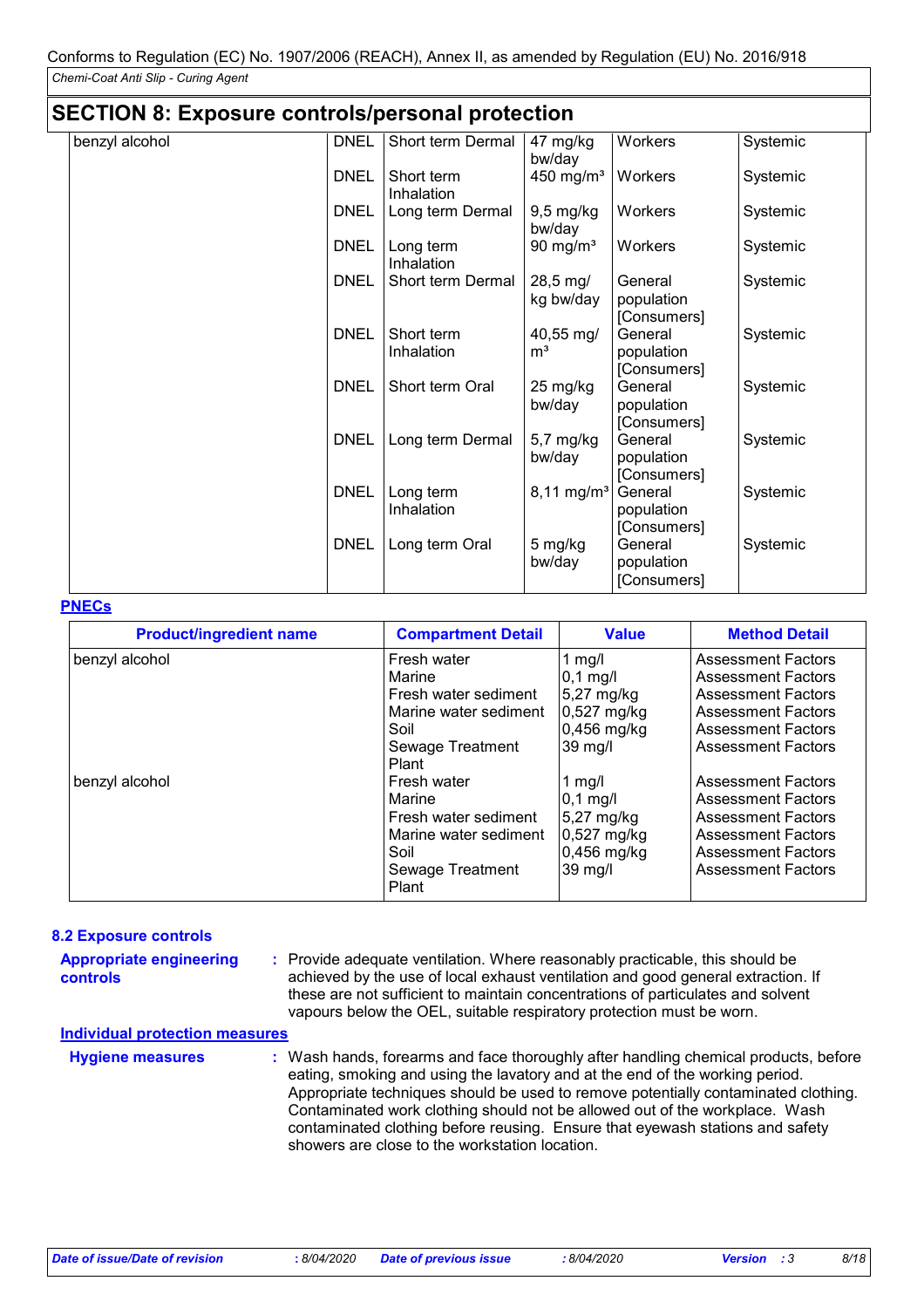### **SECTION 8: Exposure controls/personal protection**

| <b>Eye/face protection</b> | : Safety eyewear complying with an approved standard should be used when a risk<br>assessment indicates this is necessary to avoid exposure to liquid splashes, mists,<br>gases or dusts. If contact is possible, the following protection should be worn,<br>unless the assessment indicates a higher degree of protection: chemical splash<br>goggles and/or face shield. If inhalation hazards exist, a full-face respirator may be |
|----------------------------|----------------------------------------------------------------------------------------------------------------------------------------------------------------------------------------------------------------------------------------------------------------------------------------------------------------------------------------------------------------------------------------------------------------------------------------|
|                            | required instead.                                                                                                                                                                                                                                                                                                                                                                                                                      |

### **Skin protection**

#### **Hand protection**

There is no one glove material or combination of materials that will give unlimited resistance to any individual or combination of chemicals.

The breakthrough time must be greater than the end use time of the product.

The instructions and information provided by the glove manufacturer on use, storage, maintenance and replacement must be followed.

Gloves should be replaced regularly and if there is any sign of damage to the glove material.

Always ensure that gloves are free from defects and that they are stored and used correctly.

The performance or effectiveness of the glove may be reduced by physical/chemical damage and poor maintenance.

Barrier creams may help to protect the exposed areas of the skin but should not be applied once exposure has occurred.

| <b>Gloves</b>                             |    | : For prolonged or repeated handling, use the following type of gloves:                                                                                                                                                                                                                                                         |
|-------------------------------------------|----|---------------------------------------------------------------------------------------------------------------------------------------------------------------------------------------------------------------------------------------------------------------------------------------------------------------------------------|
|                                           |    | Recommended: $> 8$ hours (breakthrough time): nitrile rubber or butyl rubber (0.6<br>mm) gloves                                                                                                                                                                                                                                 |
|                                           |    | The recommendation for the type or types of glove to use when handling this<br>product is based on information from the following source:<br><b>EN 374</b>                                                                                                                                                                      |
|                                           |    | The user must check that the final choice of type of glove selected for handling this<br>product is the most appropriate and takes into account the particular conditions of<br>use, as included in the user's risk assessment.                                                                                                 |
| <b>Body protection</b>                    |    | : Personal protective equipment for the body should be selected based on the task<br>being performed and the risks involved and should be approved by a specialist<br>before handling this product.                                                                                                                             |
| <b>Other skin protection</b>              |    | : Appropriate footwear and any additional skin protection measures should be<br>selected based on the task being performed and the risks involved and should be<br>approved by a specialist before handling this product.                                                                                                       |
| <b>Respiratory protection</b>             | ÷. | Respirator selection must be based on known or anticipated exposure levels, the<br>hazards of the product and the safe working limits of the selected respirator.<br>Recommended: organic vapour (Type A) and particulate filter (as filter combination<br>A-P2) (EN 141)                                                       |
| <b>Environmental exposure</b><br>controls |    | : Emissions from ventilation or work process equipment should be checked to ensure<br>they comply with the requirements of environmental protection legislation. In some<br>cases, fume scrubbers, filters or engineering modifications to the process<br>equipment will be necessary to reduce emissions to acceptable levels. |

# **SECTION 9: Physical and chemical properties**

| Date of issue/Date of revision                            | <b>Date of previous issue</b><br>:8/04/2020 | :8/04/2020 | <b>Version</b><br>$\cdot$ :3 | 9/18 |
|-----------------------------------------------------------|---------------------------------------------|------------|------------------------------|------|
| <b>Flash point</b>                                        | : Not available.                            |            |                              |      |
| <b>Initial boiling point and</b><br>boiling range         | : Not available.                            |            |                              |      |
| <b>Melting point/freezing point</b>                       | : Not available.                            |            |                              |      |
| pH                                                        | : Not available.                            |            |                              |      |
| <b>Odour threshold</b>                                    | $\cdot$ Not available.                      |            |                              |      |
| <b>Odour</b>                                              | $:$ Amine-like.                             |            |                              |      |
| <b>Colour</b>                                             | : Clear. Amber.                             |            |                              |      |
| <b>Physical state</b>                                     | $:$ Liquid.                                 |            |                              |      |
| <b>Appearance</b>                                         |                                             |            |                              |      |
| 9.1 Information on basic physical and chemical properties |                                             |            |                              |      |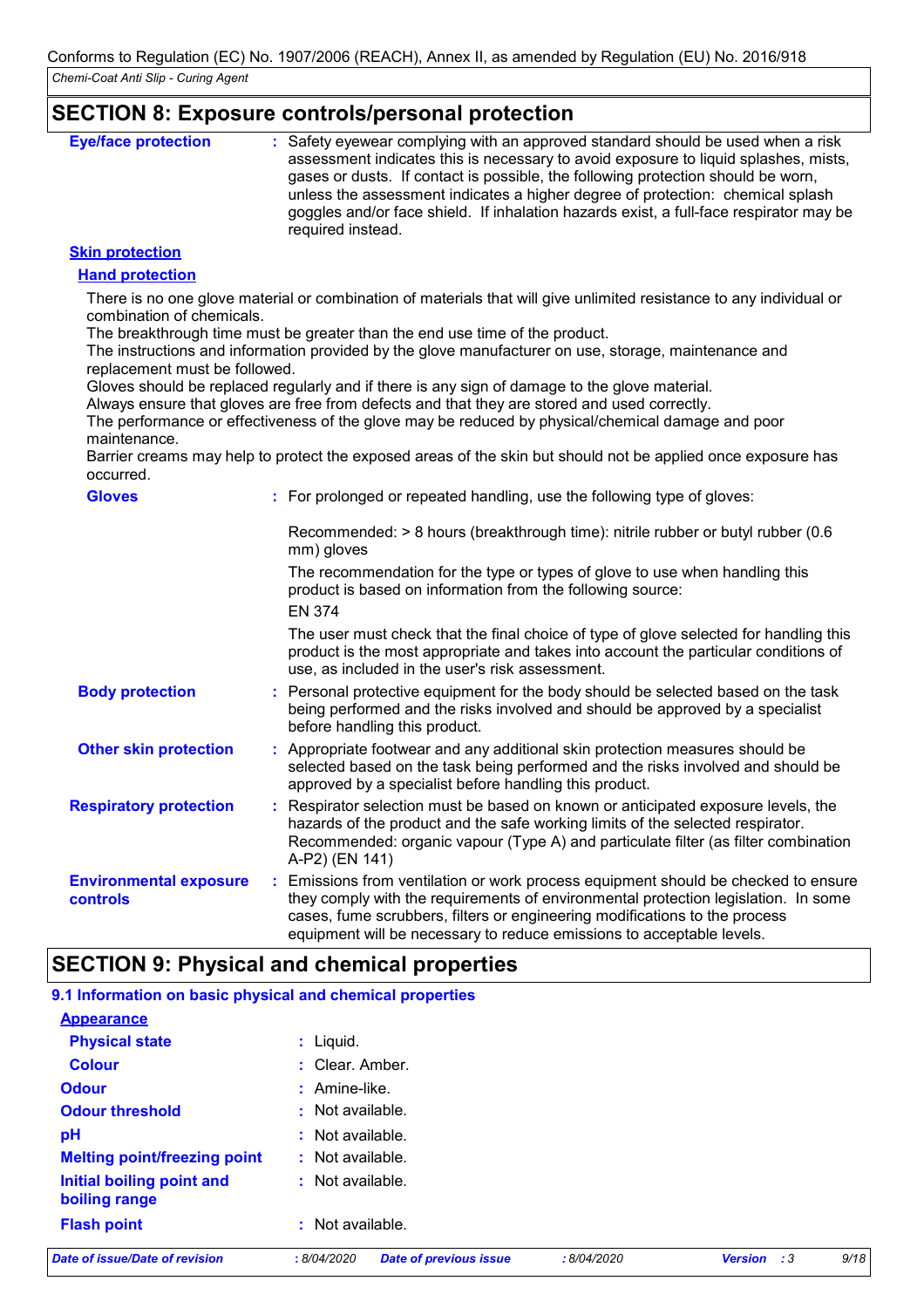# **SECTION 9: Physical and chemical properties**

| <b>Evaporation rate</b>                                           | : Not available. |
|-------------------------------------------------------------------|------------------|
| <b>Flammability (solid, gas)</b>                                  | Not available.   |
| Upper/lower flammability or<br>explosive limits                   | : Not available. |
| <b>Vapour pressure</b>                                            | Not available.   |
| <b>Vapour density</b>                                             | Not available.   |
| <b>Relative density</b>                                           | 1,2 to 1,25      |
| <b>Solubility(ies)</b>                                            | Not available.   |
| <b>Partition coefficient: n-octanol/: Not available.</b><br>water |                  |
| <b>Auto-ignition temperature</b>                                  | : Not available. |
| <b>Decomposition temperature</b>                                  | Not available.   |
| <b>Viscosity</b>                                                  | Not available.   |
| <b>Explosive properties</b>                                       | Not available.   |
| <b>Oxidising properties</b>                                       | Not available.   |
|                                                                   |                  |

### **9.2 Other information**

No additional information.

# **SECTION 10: Stability and reactivity**

| <b>10.1 Reactivity</b>                            | : No specific test data related to reactivity available for this product or its ingredients.                                                                                                  |
|---------------------------------------------------|-----------------------------------------------------------------------------------------------------------------------------------------------------------------------------------------------|
| <b>10.2 Chemical stability</b>                    | : Stable under recommended storage and handling conditions (see Section 7).                                                                                                                   |
| <b>10.3 Possibility of</b><br>hazardous reactions | : Under normal conditions of storage and use, hazardous reactions will not occur.                                                                                                             |
| <b>10.4 Conditions to avoid</b>                   | : When exposed to high temperatures may produce hazardous decomposition<br>products.                                                                                                          |
| 10.5 Incompatible materials                       | Keep away from the following materials to prevent strong exothermic reactions:<br>oxidising agents, strong alkalis, strong acids.                                                             |
| <b>10.6 Hazardous</b><br>decomposition products   | : Under normal conditions of storage and use, hazardous decomposition products<br>should not be produced.<br>If involved in a fire, toxic gases including CO, CO2 and smoke can be generated. |

# **SECTION 11: Toxicological information**

### **11.1 Information on toxicological effects**

### **Acute toxicity**

| <b>Product/ingredient name</b>                             | <b>Result</b>                      | <b>Species</b> | <b>Dose</b>   | <b>Exposure</b> |
|------------------------------------------------------------|------------------------------------|----------------|---------------|-----------------|
| benzyl alcohol                                             | LC50 Inhalation Dusts and<br>mists | Rat            | $>4,178$ mg/l | 4 hours         |
|                                                            | LD50 Dermal                        | Rabbit         | 2000 mg/kg    |                 |
| Formaldehyde, polymer<br>with benzenamine,<br>hydrogenated | LD50 Dermal                        | Rabbit         | >1000 mg/kg   |                 |
| benzyl alcohol                                             | LC50 Inhalation Dusts and<br>mists | Rat            | $>4,178$ mg/l | 4 hours         |
|                                                            | LD50 Dermal                        | Rabbit         | 2000 mg/kg    |                 |
|                                                            | LD50 Oral                          | Rat            | 1230 mg/kg    |                 |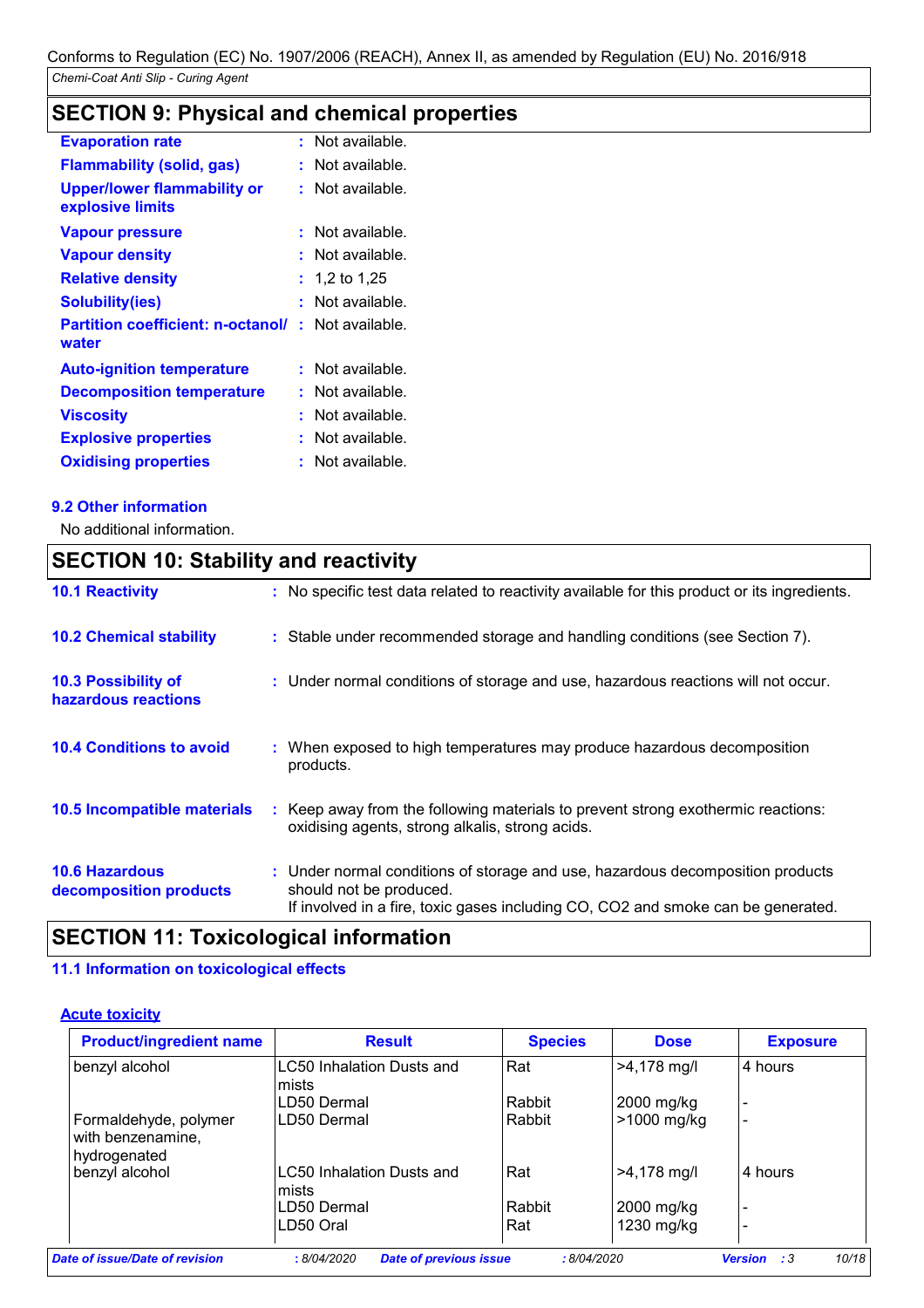# **SECTION 11: Toxicological information**

|                              | LD50 Oral                     | Rat    | 1620 mg/kg             |         |
|------------------------------|-------------------------------|--------|------------------------|---------|
| m-fenilenbis(methylamine)    | LC50 Inhalation Dusts and     | Rat    | 1900 mg/ $m3$          | 1 hours |
|                              | mists                         |        |                        |         |
|                              | LC50 Inhalation Gas.          | Rat    | 700 ppm                | 1 hours |
|                              | <b>LC50 Inhalation Vapour</b> | Rat    | $1,34$ mg/l            | 4 hours |
|                              | LD50 Dermal                   | Rabbit | 2 g/kg                 |         |
|                              | LD50 Oral                     | Rat    | 930 mg/kg              |         |
|                              | LD50 Oral                     | Rat    | 980 mg/kg              |         |
| 4,4'-Isopropylidenediphenol, | LD50 Oral                     | Rabbit | 300 to 2000 mg/        |         |
| oligomeric reaction          |                               |        | kg                     |         |
| products with 1-chloro-      |                               |        |                        |         |
| 2,3-epoxypropane, reaction   |                               |        |                        |         |
| products with                |                               |        |                        |         |
| ethylenediamine              |                               |        |                        |         |
| salicylic acid               | LC50 Inhalation Dusts and     | Rat    | $0,9$ g/m <sup>3</sup> | 4 hours |
|                              | mists                         |        |                        |         |
|                              | LD50 Oral                     | Rat    | 891 mg/kg              |         |
| 4,4'-METHYLENEBIS            | LD50 Dermal                   | Rabbit | 2110 mg/kg             |         |
| (cyclohexyl amine)           |                               |        |                        |         |
|                              |                               |        |                        |         |

**Conclusion/Summary :** Harmful if swallowed. **Acute toxicity estimates**

# Oral 500 mg/kg **Route ATE value**

### **Irritation/Corrosion**

| <b>Product/ingredient name</b> | <b>Result</b>            | <b>Species</b> | <b>Score</b> | <b>Exposure</b>     | <b>Observation</b> |
|--------------------------------|--------------------------|----------------|--------------|---------------------|--------------------|
| benzyl alcohol                 | Skin - Moderate irritant | Pig            |              | 100 Percent         |                    |
| benzyl alcohol                 | Skin - Moderate irritant | Pig            |              | 100 Percent         |                    |
|                                | Eyes - Irritant          | Rabbit         |              |                     |                    |
| m-fenilenbis(methylamine)      | Eyes - Severe irritant   | Rabbit         |              | 24 hours 50         |                    |
|                                |                          |                |              | Micrograms          |                    |
|                                | Skin - Severe irritant   | Rabbit         |              | 24 hours 750  -     |                    |
|                                |                          |                |              | Micrograms          |                    |
| 4,4'-METHYLENEBIS              | Eyes - Severe irritant   | Rabbit         |              | 24 hours 10         |                    |
| (cyclohexyl amine)             |                          |                |              | <b>Imicroliters</b> |                    |

| <b>Product/ingredient name</b><br>hon alcohol | <b>Result</b><br>Nogotivo<br>$C_{rad}$ TD                                       | <b>Species</b><br>$DA+$ | <b>Dose</b> | <b>Exposure</b><br>$102$ wooke: $F$ |
|-----------------------------------------------|---------------------------------------------------------------------------------|-------------------------|-------------|-------------------------------------|
| <b>Carcinogenicity</b>                        |                                                                                 |                         |             |                                     |
| <b>Conclusion/Summary</b>                     | : Based on available data, the classification criteria are not met.             |                         |             |                                     |
| <b>Mutagenicity</b>                           |                                                                                 |                         |             |                                     |
| <b>Respiratory</b>                            | : Based on available data, the classification criteria are not met.             |                         |             |                                     |
| <b>Skin</b>                                   | : May cause an allergic skin reaction.                                          |                         |             |                                     |
| <b>Conclusion/Summary</b>                     |                                                                                 |                         |             |                                     |
| <b>Sensitisation</b>                          |                                                                                 |                         |             |                                     |
| <b>Respiratory</b>                            | : May cause damage to organs through prolonged or repeated exposure if inhaled. |                         |             |                                     |
| <b>Eyes</b>                                   | : Causes serious eye damage.                                                    |                         |             |                                     |
| <b>Skin</b>                                   | : Causes severe skin burns and eye damage.                                      |                         |             |                                     |
| <b>Conclusion/Summary</b>                     |                                                                                 |                         |             |                                     |

| <b>Product/ingredient name</b> | <b>Result</b>                                                       | <b>Species</b> | <b>Dose</b> | <b>Exposure</b>               |
|--------------------------------|---------------------------------------------------------------------|----------------|-------------|-------------------------------|
| benzyl alcohol                 | Negative - Oral - TD                                                | Rat            |             | 103 weeks; 5<br>days per week |
| benzyl alcohol                 | Negative - Oral - TD                                                | Rat            |             | 103 weeks; 5<br>days per week |
| <b>Conclusion/Summary</b>      | : Based on available data, the classification criteria are not met. |                |             |                               |
| <b>Reproductive toxicity</b>   |                                                                     |                |             |                               |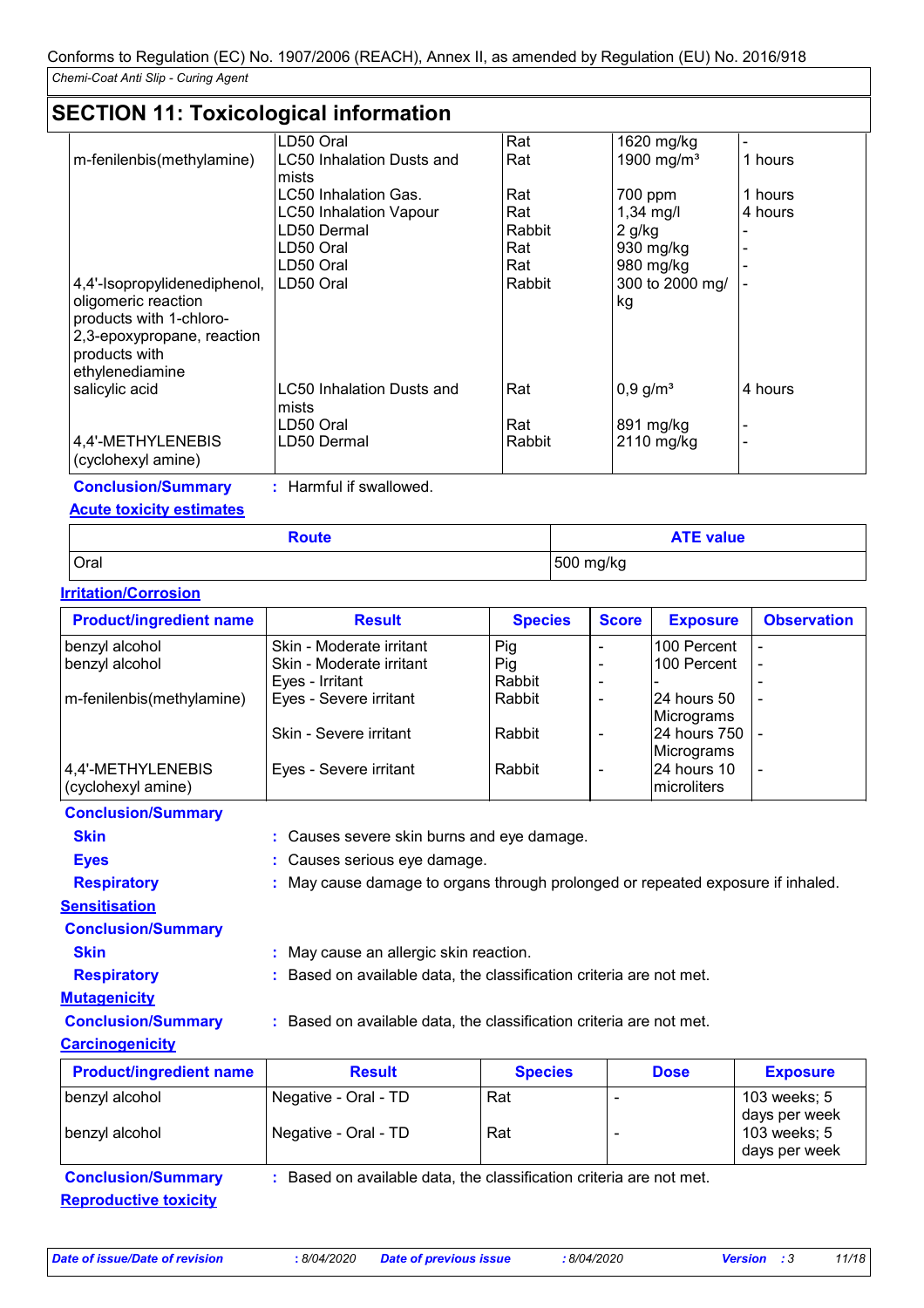# **SECTION 11: Toxicological information**

| <b>Product/ingredient name</b>                              | <b>Maternal</b><br><b>toxicity</b> | <b>Fertility</b> | <b>Developmental</b><br>toxin | <b>Species</b> | <b>Dose</b>       | <b>Exposure</b> |
|-------------------------------------------------------------|------------------------------------|------------------|-------------------------------|----------------|-------------------|-----------------|
| Formaldehyde, polymer with   -<br>benzenamine, hydrogenated |                                    | -                |                               | Rat            | Oral: 15<br>mg/kg | 28 days         |

**Conclusion/Summary :** Based on available data, the classification criteria are not met.

### **Teratogenicity**

| <b>Product/ingredient name</b> | <b>Result</b>                                                             | <b>Species</b> | <b>Dose</b> | <b>Exposure</b> |
|--------------------------------|---------------------------------------------------------------------------|----------------|-------------|-----------------|
| benzyl alcohol                 | Negative - Route of exposure   Mouse - Female   550 mg/kg<br>  unreported |                |             |                 |
| benzyl alcohol                 | Negative - Route of exposure   Mouse - Female   550 mg/kg<br>unreported   |                |             |                 |

**Conclusion/Summary :** Based on available data, the classification criteria are not met.

### **Specific target organ toxicity (single exposure)**

Not available.

### **Specific target organ toxicity (repeated exposure)**

| <b>Product/ingredient name</b>                       | <b>Category</b> | <b>Route of</b><br>exposure | <b>Target organs</b> |
|------------------------------------------------------|-----------------|-----------------------------|----------------------|
| Formaldehyde, polymer with benzenamine, hydrogenated | Category 2      | oral                        | <b>liver</b>         |
| 4,4'-METHYLENEBIS (cyclohexyl amine)                 | Category 2      | oral                        | <b>liver</b>         |

### **Aspiration hazard**

Not available.

### **Delayed and immediate effects as well as chronic effects from short and long-term exposure**

| <b>Short term exposure</b>              |                                                                                                                                                                                |
|-----------------------------------------|--------------------------------------------------------------------------------------------------------------------------------------------------------------------------------|
| <b>Potential immediate</b><br>effects   | $:$ Not available.                                                                                                                                                             |
| <b>Potential delayed effects</b>        | $\therefore$ Not available.                                                                                                                                                    |
| <b>Long term exposure</b>               |                                                                                                                                                                                |
| <b>Potential immediate</b><br>effects   | $:$ Not available.                                                                                                                                                             |
| <b>Potential delayed effects</b>        | $\therefore$ Not available.                                                                                                                                                    |
| <b>Potential chronic health effects</b> |                                                                                                                                                                                |
| Not available.                          |                                                                                                                                                                                |
| <b>Conclusion/Summary</b>               | : Based on available data, the classification criteria are not met.                                                                                                            |
| <b>General</b>                          | : May cause damage to organs through prolonged or repeated exposure. Once<br>sensitized, a severe allergic reaction may occur when subsequently exposed to very<br>low levels. |
| <b>Carcinogenicity</b>                  | : No known significant effects or critical hazards.                                                                                                                            |
| <b>Mutagenicity</b>                     | : No known significant effects or critical hazards.                                                                                                                            |
| <b>Teratogenicity</b>                   | : No known significant effects or critical hazards.                                                                                                                            |
| <b>Developmental effects</b>            | : No known significant effects or critical hazards.                                                                                                                            |
| <b>Fertility effects</b>                | : No known significant effects or critical hazards.                                                                                                                            |
| <b>Other information</b>                | : Not available.                                                                                                                                                               |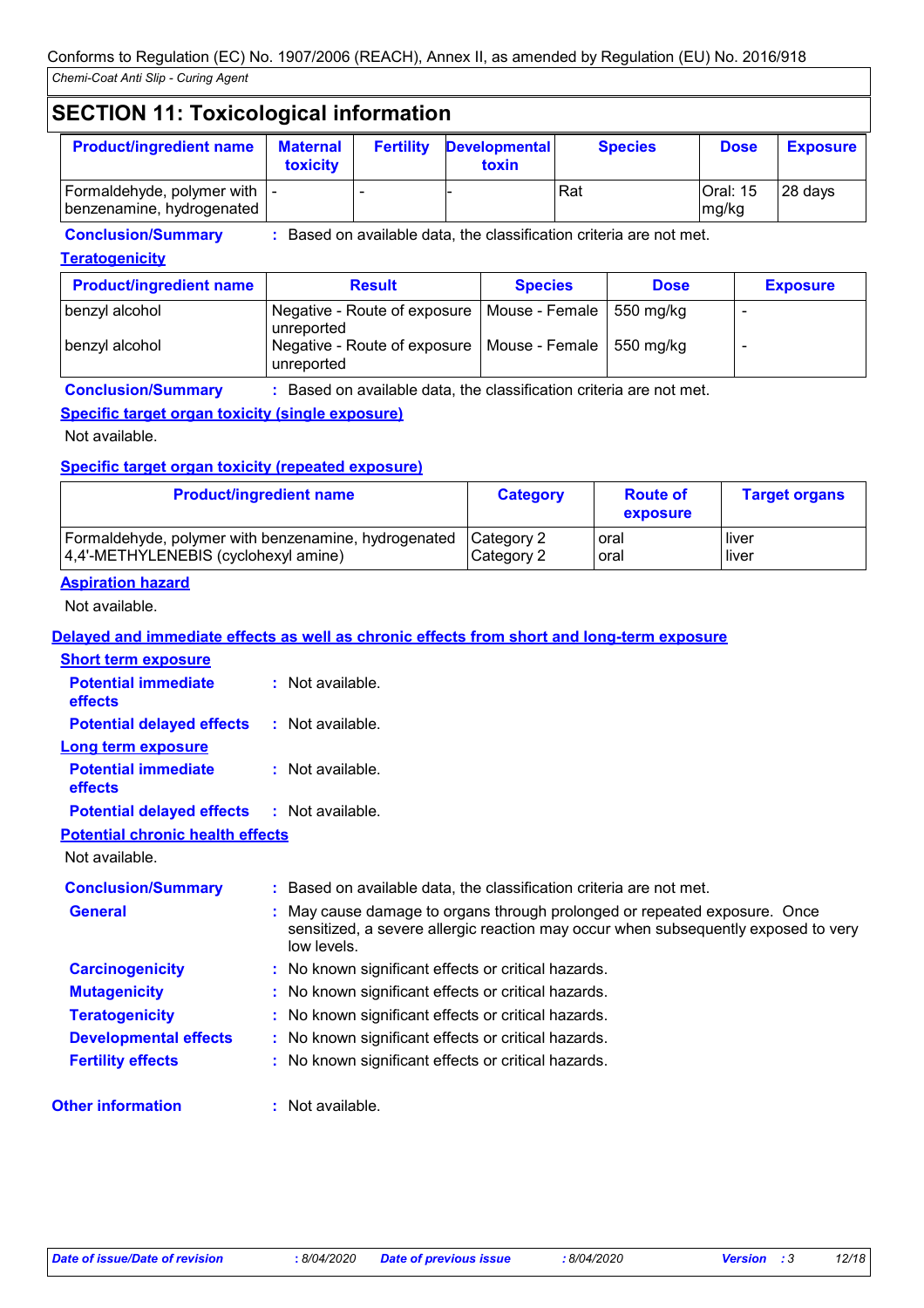# **SECTION 12: Ecological information**

### **12.1 Toxicity**

There are no data available on the mixture itself. Do not allow to enter drains or watercourses.

The mixture has been assessed following the summation method of the CLP Regulation (EC) No 1272/2008 and is classified for eco-toxicological properties accordingly. See Sections 2 and 3 for details.

| <b>Product/ingredient name</b>                                                                   | <b>Result</b>                      | <b>Species</b>                                                               | <b>Exposure</b> |
|--------------------------------------------------------------------------------------------------|------------------------------------|------------------------------------------------------------------------------|-----------------|
| benzyl alcohol                                                                                   | Acute EC50 770 mg/l                | Algae                                                                        | 72 hours        |
|                                                                                                  | Acute LC50 646 mg/l                | Fish - Leuciscus idus                                                        | 48 hours        |
|                                                                                                  | Acute LC50 460000 µg/l Fresh water | Fish - Pimephales promelas -<br>Juvenile (Fledgling, Hatchling,<br>Weanling) | 96 hours        |
| benzyl alcohol                                                                                   | Acute EC50 770 mg/l                | Algae                                                                        | 72 hours        |
|                                                                                                  | Acute LC50 646 mg/l                | Fish - Leuciscus idus                                                        | 48 hours        |
|                                                                                                  | Acute LC50 460000 µg/l Fresh water | Fish - Pimephales promelas -<br>Juvenile (Fledgling, Hatchling,<br>Weanling) | 96 hours        |
|                                                                                                  | Acute NOEC 310 mg/l                | Algae                                                                        | 72 hours        |
| Formaldehyde, oligomeric<br>reaction products with<br>phenol and m-phenylenebis<br>(methylamine) | Acute LC50 0,5 to 1 mg/l           | Fish                                                                         | 96 hours        |
| m-fenilenbis(methylamine)                                                                        | Acute EC50 10 to 100 mg/l          | Daphnia spec.                                                                | 48 hours        |
|                                                                                                  | Acute LC50 >100 mg/l               | Fish                                                                         | 96 hours        |
| salicylic acid                                                                                   | Acute EC50 213,9 mg/l              | Crustaceans - Photobacterium<br>Phosphoreum                                  | 24 hours        |
|                                                                                                  | Acute EC50 105 mg/l                | Daphnia spec.                                                                | 48 hours        |
|                                                                                                  | Acute LC50 90 mg/l                 | Fish                                                                         | 48 hours        |
|                                                                                                  | Chronic NOEC 5,6 mg/l Fresh water  | Daphnia spec. - Daphnia<br>magna - Neonate                                   | 21 days         |
| 4,4'-METHYLENEBIS<br>(cyclohexyl amine)                                                          | Acute EC50 140 to 200 mg/l         | Algae                                                                        | 72 hours        |
|                                                                                                  | Acute EC50 6,84 mg/l               | Daphnia spec.                                                                | 48 hours        |
|                                                                                                  | Acute LC50 46 to 100 mg/l          | Fish                                                                         | 96 hours        |

**Conclusion/Summary :** Toxic to aquatic life with long lasting effects.

### **12.2 Persistence and degradability**

| <b>Product/ingredient name</b>                              | <b>Test</b>              | <b>Result</b>                                                                                                             | <b>Dose</b>           | <b>Inoculum</b>         |
|-------------------------------------------------------------|--------------------------|---------------------------------------------------------------------------------------------------------------------------|-----------------------|-------------------------|
| benzyl alcohol<br>benzyl alcohol                            | OECD 301A<br>OECD 301A   | 96 % - Readily - 21 days<br>96 % - Readily - 21 days                                                                      |                       |                         |
| salicylic acid                                              | OECD 301C                | 88,1 % - Readily - 14 days                                                                                                | $0.95$ $qO2/g$ DOC  - |                         |
|                                                             |                          |                                                                                                                           |                       |                         |
|                                                             |                          | Based on available data, the classification criteria are not met. This product has not<br>been tested for biodegradation. |                       |                         |
| <b>Conclusion/Summary</b><br><b>Product/ingredient name</b> | <b>Aquatic half-life</b> | <b>Photolysis</b>                                                                                                         |                       | <b>Biodegradability</b> |

### **12.3 Bioaccumulative potential**

| <b>Product/ingredient name</b> | $\mathsf{LogP}_\mathsf{ow}$ | <b>BCF</b> | <b>Potential</b> |
|--------------------------------|-----------------------------|------------|------------------|
| benzyl alcohol                 | 0,87                        |            | l low            |
| benzyl alcohol                 | 0,87                        |            | low              |
| m-fenilenbis(methylamine)      | 0,18                        | 2,69       | low              |
| salicylic acid                 | 2.21 to 2.26                |            | llow             |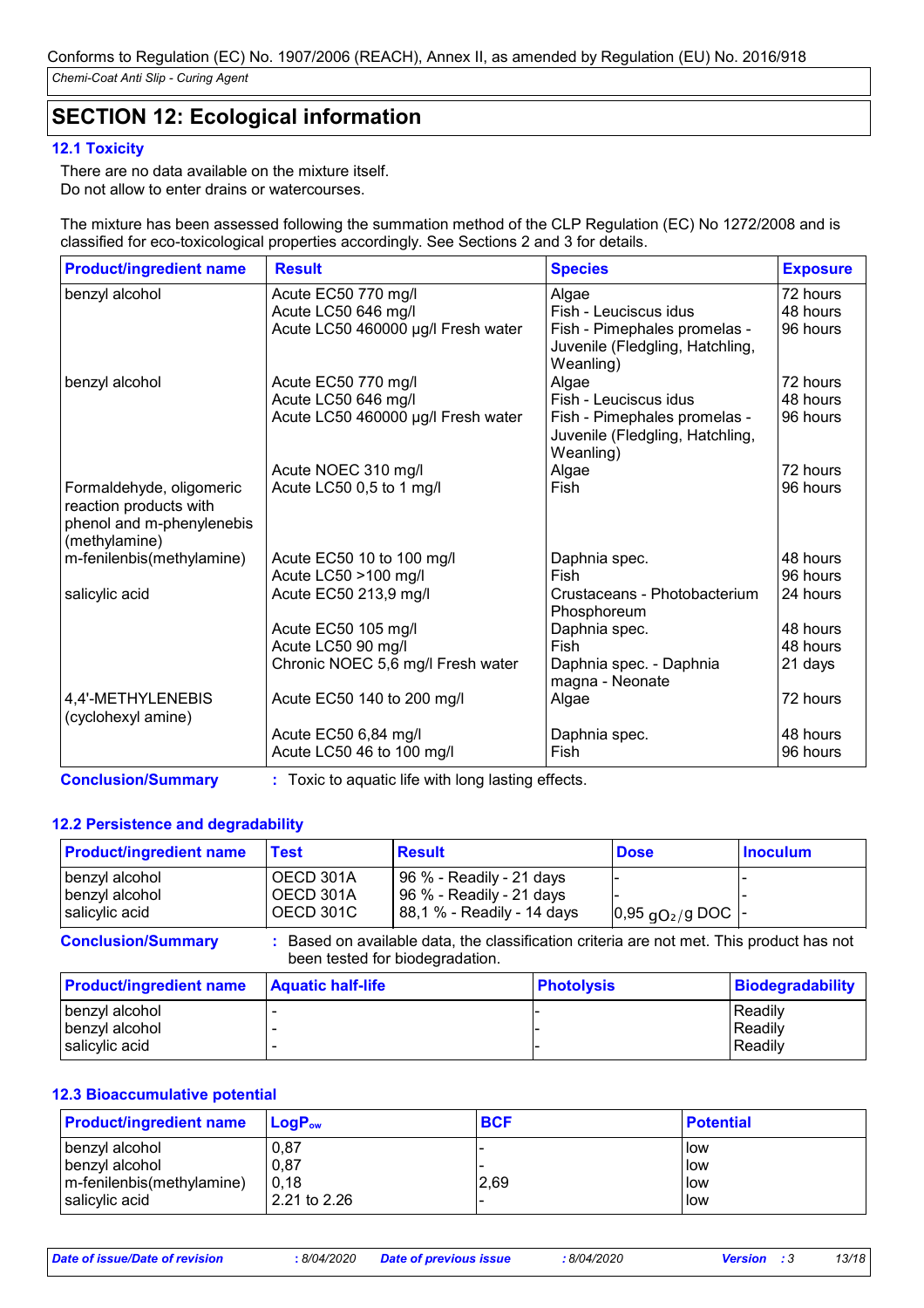# **SECTION 12: Ecological information**

| <b>12.4 Mobility in soil</b>                            |                  |
|---------------------------------------------------------|------------------|
| <b>Soil/water partition</b><br><b>coefficient (Koc)</b> | : Not available. |
| <b>Mobility</b>                                         | : Not available. |

### **12.5 Results of PBT and vPvB assessment**

This mixture does not contain any substances that are assessed to be a PBT or a vPvB.

**12.6 Other adverse effects** : No known significant effects or critical hazards.

# **SECTION 13: Disposal considerations**

The information in this section contains generic advice and guidance.

### **13.1 Waste treatment methods**

| <b>Product</b>                 |                                                                                                                                                                                                                                                                                                                                                                                                                                                                                                                                                      |
|--------------------------------|------------------------------------------------------------------------------------------------------------------------------------------------------------------------------------------------------------------------------------------------------------------------------------------------------------------------------------------------------------------------------------------------------------------------------------------------------------------------------------------------------------------------------------------------------|
| <b>Methods of disposal</b>     | : The generation of waste should be avoided or minimised wherever possible.<br>Disposal of this product, solutions and any by-products should at all times comply<br>with the requirements of environmental protection and waste disposal legislation<br>and any regional local authority requirements. Dispose of surplus and non-<br>recyclable products via a licensed waste disposal contractor. Waste should not be<br>disposed of untreated to the sewer unless fully compliant with the requirements of<br>all authorities with jurisdiction. |
| <b>Hazardous waste</b>         | : Yes.                                                                                                                                                                                                                                                                                                                                                                                                                                                                                                                                               |
| <b>Disposal considerations</b> | : Do not allow to enter drains or watercourses.<br>Dispose of according to all federal, state and local applicable regulations.<br>If this product is mixed with other wastes, the original waste product code may no<br>longer apply and the appropriate code should be assigned.<br>For further information, contact your local waste authority.                                                                                                                                                                                                   |

### **European waste catalogue (EWC)**

The European Waste Catalogue classification of this product, when disposed of as waste, is:

| <b>Waste code</b>              | <b>Waste designation</b>                                                                                                                                                                                                                                                                                                                     |  |  |  |
|--------------------------------|----------------------------------------------------------------------------------------------------------------------------------------------------------------------------------------------------------------------------------------------------------------------------------------------------------------------------------------------|--|--|--|
| 08 01 11*                      | waste paint and varnish containing organic solvents or other hazardous substances                                                                                                                                                                                                                                                            |  |  |  |
| <b>Packaging</b>               |                                                                                                                                                                                                                                                                                                                                              |  |  |  |
| <b>Methods of disposal</b>     | : The generation of waste should be avoided or minimised wherever possible. Waste<br>packaging should be recycled. Incineration or landfill should only be considered<br>when recycling is not feasible.                                                                                                                                     |  |  |  |
| <b>Disposal considerations</b> | : Using information provided in this safety data sheet, advice should be obtained from<br>the relevant waste authority on the classification of empty containers.<br>Empty containers must be scrapped or reconditioned.<br>Dispose of containers contaminated by the product in accordance with local or<br>national legal provisions.      |  |  |  |
| <b>Special precautions</b>     | : This material and its container must be disposed of in a safe way. Care should be<br>taken when handling emptied containers that have not been cleaned or rinsed out.<br>Empty containers or liners may retain some product residues. Avoid dispersal of<br>spilt material and runoff and contact with soil, waterways, drains and sewers. |  |  |  |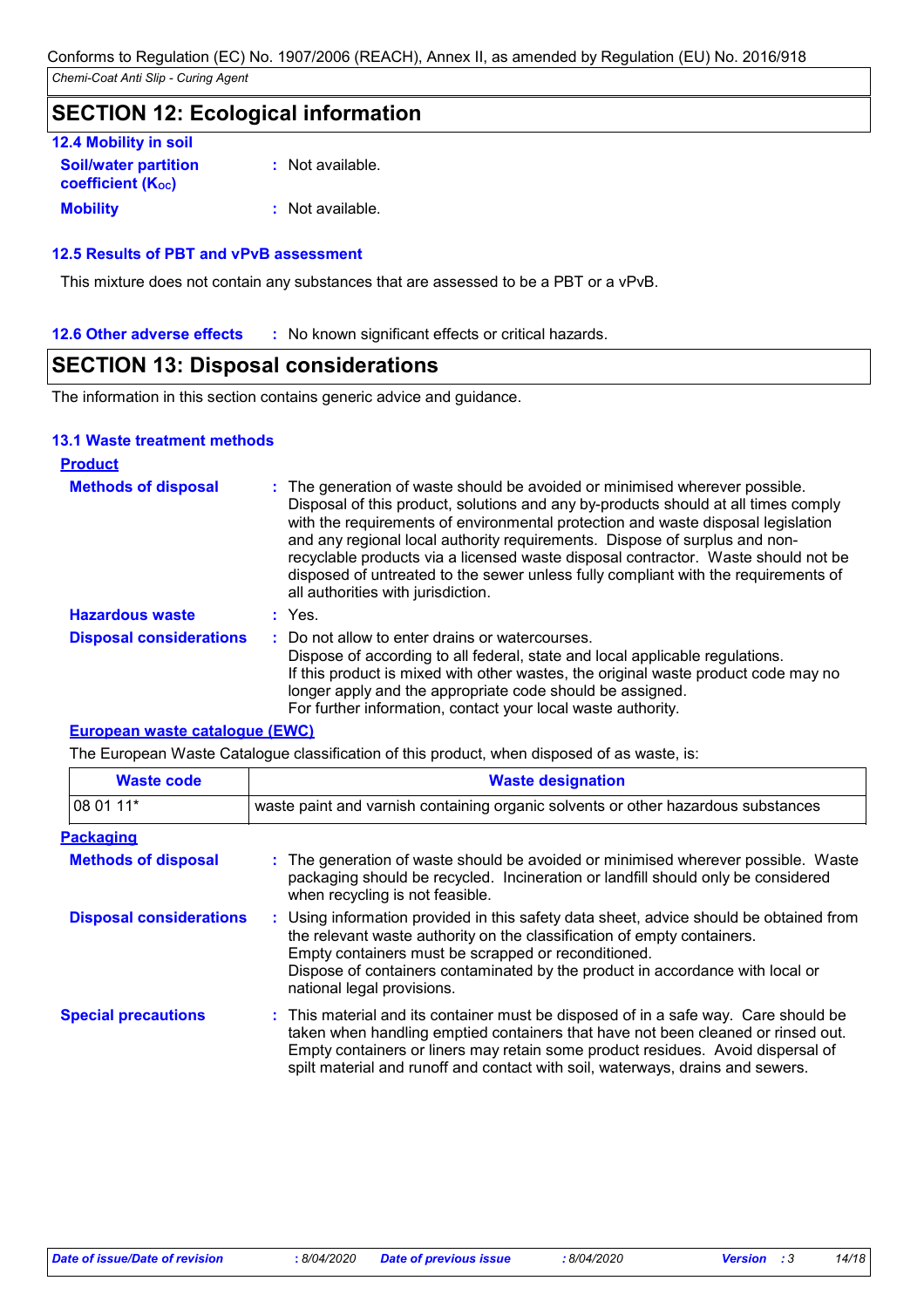# **SECTION 14: Transport information**

|                                           | <b>ADR/RID</b>                                                                                                             | <b>ADN</b>                                                                   | <b>IMDG</b>                                                                                                                       | <b>IATA</b>                                                                                                                                                                                                                                                                                                                 |
|-------------------------------------------|----------------------------------------------------------------------------------------------------------------------------|------------------------------------------------------------------------------|-----------------------------------------------------------------------------------------------------------------------------------|-----------------------------------------------------------------------------------------------------------------------------------------------------------------------------------------------------------------------------------------------------------------------------------------------------------------------------|
| 14.1 UN number                            | <b>UN2735</b>                                                                                                              | <b>UN2735</b>                                                                | <b>UN2735</b>                                                                                                                     | <b>UN2735</b>                                                                                                                                                                                                                                                                                                               |
| 14.2 UN proper<br>shipping name           | Amines, liquid,<br>corrosive, n.o.s. [m-<br>fenilenbis<br>(methylamine)]                                                   | Polyamines, liquid,<br>corrosive, n.o.s. [m-<br>fenilenbis<br>(methylamine)] | Polyamines, liquid,<br>corrosive, n.o.s.<br>Marine pollutant [m-<br>fenilenbis<br>(methylamine)]                                  | Amines, liquid,<br>corrosive, n.o.s. [m-<br>fenilenbis<br>(methylamine)]                                                                                                                                                                                                                                                    |
| <b>14.3 Transport</b><br>hazard class(es) | 8                                                                                                                          | 8                                                                            | 8<br>$\bigoplus$                                                                                                                  | 8                                                                                                                                                                                                                                                                                                                           |
| 14.4 Packing<br>group                     | III                                                                                                                        | III                                                                          | III                                                                                                                               | III                                                                                                                                                                                                                                                                                                                         |
| 14.5<br><b>Environmental</b><br>hazards   | Yes.                                                                                                                       | Yes.                                                                         | Yes.                                                                                                                              | Yes.                                                                                                                                                                                                                                                                                                                        |
| <b>Additional</b><br><b>information</b>   | <b>Limited quantity:</b><br>LQ7<br><b>Remarks:</b><br>$(5L)$ Limited<br>Quantity - ADR/IMDG<br>3.4<br>ADR Tunnel code: (E) |                                                                              | <b>Emergency</b><br>schedules (EmS):<br>$F-A + S-B$<br><b>Remarks:</b><br>$( \leq 5L$ : ) Limited<br>Quantity - ADR/IMDG<br>3.4.6 | Passenger and<br><b>Cargo Aircraft</b><br>Quantity limitation: 5 L<br>Packaging<br>instructions: 852<br><b>Cargo Aircraft Only</b><br>Quantity limitation: 60<br>Packaging<br>instructions: 856<br><b>Limited Quantities -</b><br><b>Passenger Aircraft</b><br>Quantity limitation: 1 L<br>Packaging<br>instructions: Y 841 |

**user**

**14.6 Special precautions for : Transport within user's premises: always transport in closed containers that are** upright and secure. Ensure that persons transporting the product know what to do in the event of an accident or spillage.

# **SECTION 15: Regulatory information**

**15.1 Safety, health and environmental regulations/legislation specific for the substance or mixture**

**EU Regulation (EC) No. 1907/2006 (REACH)**

**Annex XIV - List of substances subject to authorisation**

**Annex XIV**

None of the components are listed.

**Substances of very high concern**

None of the components are listed.

**Annex XVII - Restrictions :**

**on the manufacture, placing on the market and use of certain dangerous substances, mixtures and articles**

*Date of issue/Date of revision* **:** *8/04/2020 Date of previous issue : 8/04/2020 Version : 3 15/18*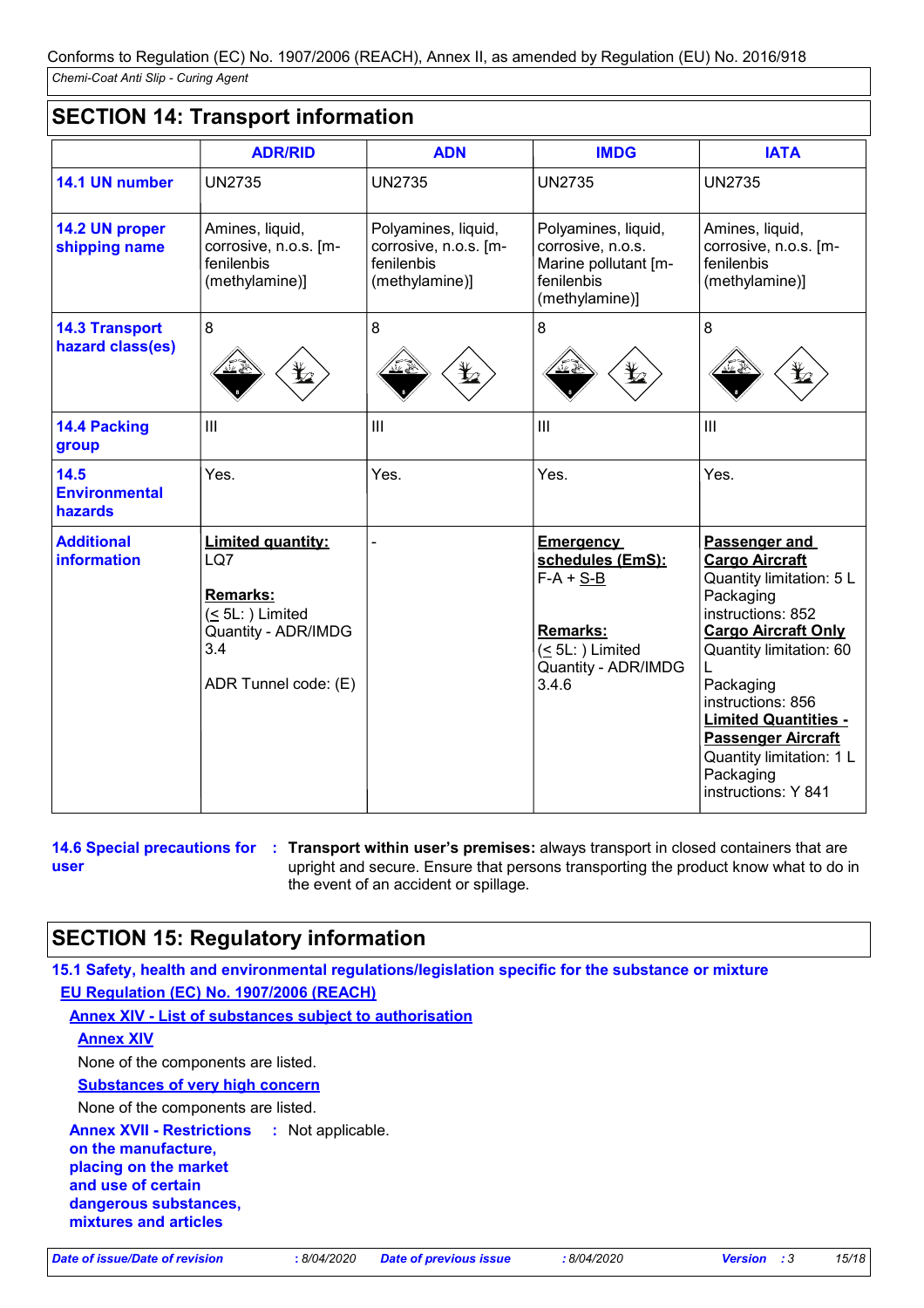# **SECTION 15: Regulatory information**

| <b>Other EU regulations</b>                    |                                          |                                                                                                                                                                                            |                                 |                                                                                     |
|------------------------------------------------|------------------------------------------|--------------------------------------------------------------------------------------------------------------------------------------------------------------------------------------------|---------------------------------|-------------------------------------------------------------------------------------|
| <b>VOC</b>                                     |                                          | product label and/or technical data sheet for further information.                                                                                                                         |                                 | : The provisions of Directive 2004/42/EC on VOC apply to this product. Refer to the |
| <b>VOC for Ready-for-Use</b><br><b>Mixture</b> |                                          | : IIA/j. Two-pack reactive performance coatings for specific end use such as floors.<br>EU limit value for this product : 500g/l (2010.)<br>This product contains a maximum of 35 g/l VOC. |                                 |                                                                                     |
| <b>Europe inventory</b>                        | : All components are listed or exempted. |                                                                                                                                                                                            |                                 |                                                                                     |
| <b>Product/ingredient name</b>                 | <b>Carcinogenic</b><br>effects           | <b>Mutagenic effects</b>                                                                                                                                                                   | <b>Developmental</b><br>effects | <b>Fertility effects</b>                                                            |

salicylic acid **Not supported** Not supported Not supported Not supported Not supported

# **Ozone depleting substances (1005/2009/EU)**

Not listed.

### **Prior Informed Consent (PIC) (649/2012/EU)**

Not listed.

### **Seveso Directive**

This product is controlled under the Seveso Directive.

| <b>Danger criteria</b>           |                                                                                                                                                                                                                                                                                                   |
|----------------------------------|---------------------------------------------------------------------------------------------------------------------------------------------------------------------------------------------------------------------------------------------------------------------------------------------------|
| <b>Category</b>                  |                                                                                                                                                                                                                                                                                                   |
| E <sub>2</sub>                   |                                                                                                                                                                                                                                                                                                   |
|                                  | The information contained in this safety data sheet does not constitute the user's<br>own assessment of workplace risks, as required by other health and safety<br>legislation. The provisions of the national health and safety at work regulations apply<br>to the use of this product at work. |
| <b>References</b>                | : EH40/2005 Workplace exposure limits<br>Conforms to Regulation (EC) No. 1907/2006 (REACH), Annex II, as amended by<br>Regulation (EU) No. 2016/918                                                                                                                                               |
| <b>International regulations</b> |                                                                                                                                                                                                                                                                                                   |
|                                  | <b>Chemical Weapon Convention List Schedules I, II &amp; III Chemicals</b>                                                                                                                                                                                                                        |
| Not listed.                      |                                                                                                                                                                                                                                                                                                   |
| <b>Montreal Protocol</b>         |                                                                                                                                                                                                                                                                                                   |
| Not listed.                      |                                                                                                                                                                                                                                                                                                   |
|                                  | <b>Stockholm Convention on Persistent Organic Pollutants</b>                                                                                                                                                                                                                                      |
| Not listed.                      |                                                                                                                                                                                                                                                                                                   |
| Not listed.                      | <b>Rotterdam Convention on Prior Informed Consent (PIC)</b>                                                                                                                                                                                                                                       |
| Not listed.                      | <b>UNECE Aarhus Protocol on POPs and Heavy Metals</b>                                                                                                                                                                                                                                             |
| : 3209900<br><b>CN</b> code      |                                                                                                                                                                                                                                                                                                   |
| <b>International lists</b>       |                                                                                                                                                                                                                                                                                                   |
| <b>National inventory</b>        |                                                                                                                                                                                                                                                                                                   |
| <b>Australia</b>                 | : All components are listed or exempted.                                                                                                                                                                                                                                                          |
| <b>Canada</b>                    | All components are listed or exempted.                                                                                                                                                                                                                                                            |
| <b>China</b>                     | : All components are listed or exempted.                                                                                                                                                                                                                                                          |
| <b>Japan</b>                     | Japan inventory (ENCS): Not determined.<br>Japan inventory (ISHL): Not determined.                                                                                                                                                                                                                |
| <b>Malaysia</b>                  | Not determined                                                                                                                                                                                                                                                                                    |
| Date of issue/Date of revision   | 16/18<br>:8/04/2020<br>:8/04/2020<br><b>Version</b><br>:3<br><b>Date of previous issue</b>                                                                                                                                                                                                        |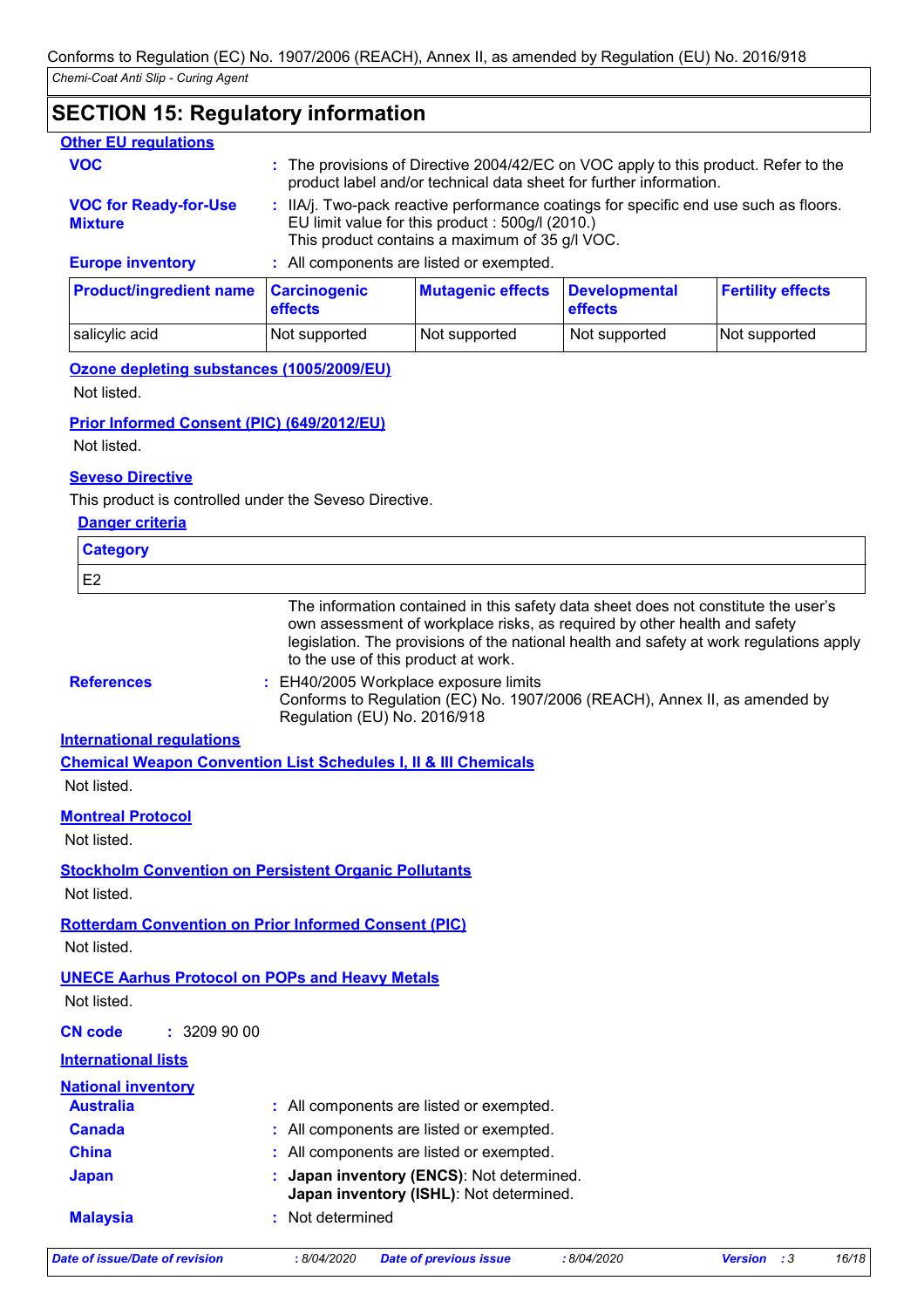# **SECTION 15: Regulatory information**

| <b>New Zealand</b>          | : Not determined.                                     |
|-----------------------------|-------------------------------------------------------|
| <b>Philippines</b>          | : All components are listed or exempted.              |
| <b>Republic of Korea</b>    | : All components are listed or exempted.              |
| <b>Taiwan</b>               | : Not determined.                                     |
| <b>Turkey</b>               | : Not determined.                                     |
| <b>United States</b>        | : Not determined.                                     |
| <b>Thailand</b>             | : Not determined.                                     |
| <b>Viet Nam</b>             | : Not determined.                                     |
| <b>15.2 Chemical safety</b> | : No Chemical Safety Assessment has been carried out. |

#### **assessment**

# **SECTION 16: Other information**

|  | Indicates information that has changed from previously issued version. |  |
|--|------------------------------------------------------------------------|--|
|--|------------------------------------------------------------------------|--|

| <b>Abbreviations and</b> | $\therefore$ ATE = Acute Toxicity Estimate                                                  |
|--------------------------|---------------------------------------------------------------------------------------------|
| acronyms                 | CLP = Classification, Labelling and Packaging Regulation [Regulation (EC) No.<br>1272/2008] |
|                          | DMEL = Derived Minimal Effect Level                                                         |
|                          | DNEL = Derived No Effect Level                                                              |
|                          | EUH statement = CLP-specific Hazard statement                                               |
|                          | PBT = Persistent, Bioaccumulative and Toxic                                                 |
|                          | PNEC = Predicted No Effect Concentration                                                    |
|                          | <b>RRN = REACH Registration Number</b>                                                      |
|                          | vPvB = Very Persistent and Very Bioaccumulative                                             |

### **Contains TiO2 :**

**Procedure used to derive the classification according to Regulation (EC) No. 1272/2008 [CLP/GHS]**

| <b>Classification</b>   | <b>Justification</b> |
|-------------------------|----------------------|
| Acute Tox. 4, H302      | Expert judgment      |
| Skin Corr. 1B, H314     | Expert judgment      |
| Eye Dam. 1, H318        | Expert judgment      |
| Skin Sens. 1B, H317     | Expert judgment      |
| STOT RE 2, H373         | Expert judgment      |
| Aquatic Chronic 2, H411 | Expert judgment      |

### **Full text of H-phrases referred to in sections 2 and 3**

| <b>Full text of abbreviated H</b> | H302              | Harmful if swallowed.                                 |
|-----------------------------------|-------------------|-------------------------------------------------------|
| <b>statements</b>                 | H <sub>3</sub> 14 | Causes severe skin burns and eye damage.              |
|                                   | H317              | May cause an allergic skin reaction.                  |
|                                   | H <sub>3</sub> 18 | Causes serious eye damage.                            |
|                                   | H <sub>3</sub> 19 | Causes serious eye irritation.                        |
|                                   | H332              | Harmful if inhaled.                                   |
|                                   | H361d             | Suspected of damaging the unborn child.               |
|                                   | H373              | May cause damage to organs through prolonged or       |
|                                   |                   | repeated exposure.                                    |
|                                   | H400              | Very toxic to aquatic life.                           |
|                                   | H410              | Very toxic to aquatic life with long lasting effects. |
|                                   | H411              | Toxic to aquatic life with long lasting effects.      |
|                                   | H412              | Harmful to aquatic life with long lasting effects.    |